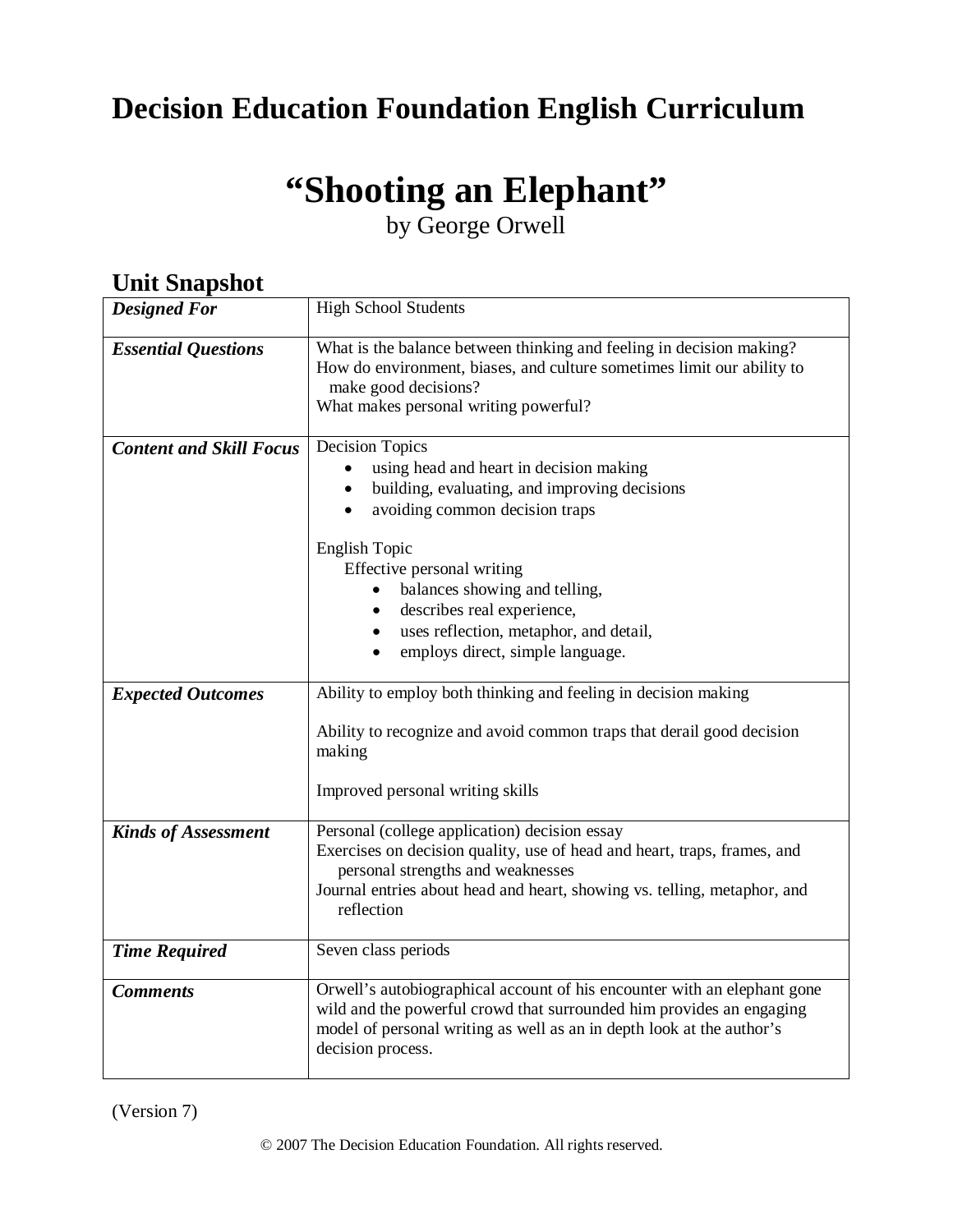# **Overview**

**General Description:** This unit plan for high school level is designed to give students practice with the following decision topics and English skills:

- *Head* and *heart* in decision-making
- Steps in the decision process
- Decision traps
- Personal essay writing

Depending on the background of the students, teachers can use this unit as an introduction OR review of essential principles that govern good decision making. The culminating exercise is a personal essay that students can use for their college applications.

**Duration:** This unit plan is designed for seven class periods. However, teachers can easily lengthen or shorten the unit by adjusting the number of exercises assigned. To encourage draft discussion and rewriting, students should have at least two weeks to complete the personal essay.

**Summary and Decision Perspective:** George Orwell, whose given name was Eric Blair, lived from 1903-1950. Born in Bengal, he moved to England at a young age and was educated at Eton. From 1922-1927 Orwell served with the Indian Imperial Police in Burma, and he recounts this part of his life in *Burmese Days*. Orwell wrote seven novels and is best known for *Animal Farm*, an attack on the aims and methods of communism, and *1984* (written in 1949), a critical look at totalitarianism.

"Shooting an Elephant" (from *A Collection of Essays*; Harcourt, Brace, Jovanovich; 1946; pages 148-156) is a personal essay that focuses on a specific incident from Orwell's experience as a "sub-divisional police officer" in Burma. First appearing in 1936, the short piece explores the reasons and motivations for the narrator's decision to shoot an elephant that was in heat (had gone "must") and roamed unattended in the neighborhood.

While the essay is a powerful example of personal writing, it also offers us a look into an intriguing decision situation. Orwell provides a vivid description of his circumstances at the time, reviews his choice with a critical eye, and makes us look closely at his motivations and actions. This unit on "Shooting an Elephant" gives students the opportunity to consider the process, common traps, and important connection between *head* (reason) and *heart* (feeling) in making good decisions. As they approach the college application process, juniors and seniors in high school will find this essay to be a useful model for personal writing, and students will end this unit with a polished draft of an essay that explores a significant personal decision. The final product should be easily adaptable for the college application process.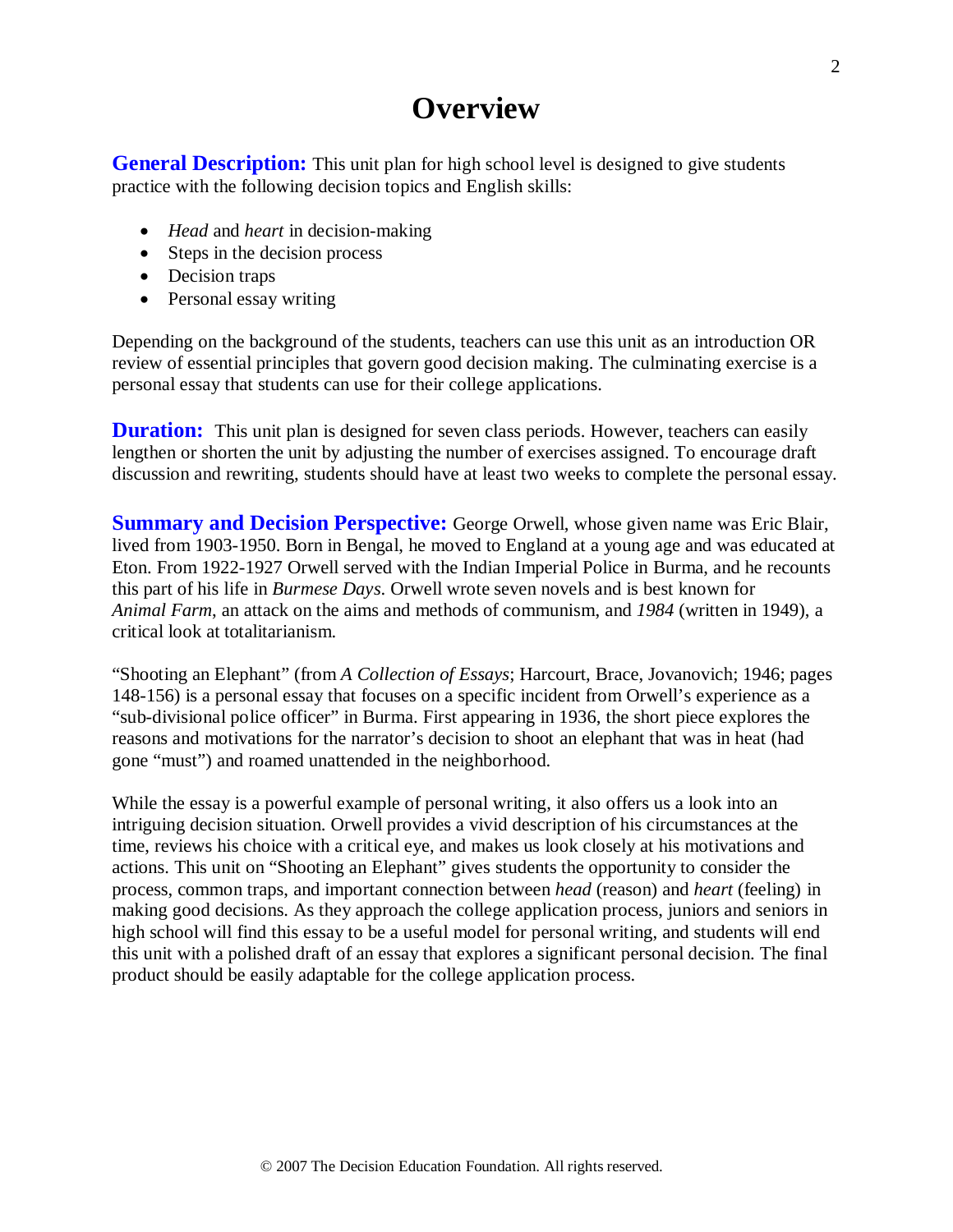# **"Shooting an Elephant" Unit Contents**

## **1. Learning Plan**

- **First Class:** Introduction to Personal Writing and "Shooting an Elephant" **(page 4)**
- **Second Class:** Orwell's Decision **(page 5)** Handout 1—What is a Good Decision? How do we make them? **(page 6)** Handout 2—Orwell's Decision: Assessing Strengths and Weaknesses **(page 9)**
- **Third Class:** Head and Heart Analysis **(page 10)** Handout 3—"Shooting an Elephant" Head and Heart Analysis **(page 11)**
- **Fourth Class:** More on Head and Heart **(page 13)**
- **Fifth Class:** Decision Traps **(page 14)** Handout 4—Decision Traps **(page 15)** Handout 5—Gather Information for Your Personal Essay **(page 19)**
- **Sixth Class:** Description and Metaphor in Personal Writing **(page 20)** Handout 6—Metaphors in "Shooting an Elephant" **(page 21)**
- **Seventh Class:** The Beginning and Ending of "Shooting an Elephant"**(page 22)** Handout 7—Concluding Exercise: The Last Paragraph **(page 23)** Handout 8—Personal Essay Checklist **(page 25)**

## **2. Assessment Evidence**

- Performance Task: *A Personal Essay* **(page 26)**
- Journal Entries **(page 27)**
- Evidence of Decision Skill Mastery **(page 27)**

## **3. Resources on the Web (page 28)**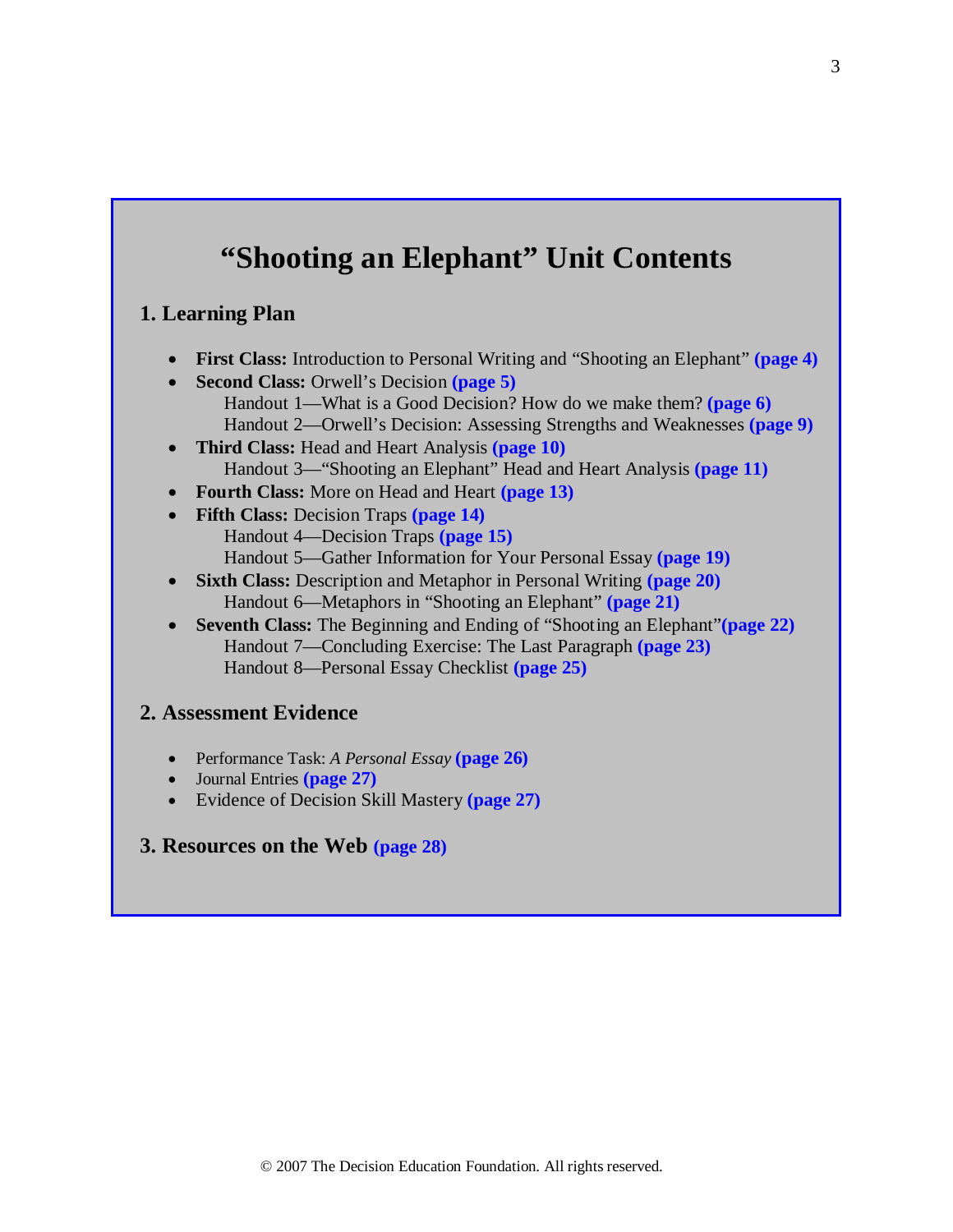# **2. Learning Plan**

## **First Class**: **Introduction to Personal Writing and "Shooting an Elephant"**

### **Materials**

Performance Task: A Personal Essay

## **Procedure**

• Introduce the unit by asking your students the following question:

#### *What makes a personal essay successful?*

- As you explore the nature of *personal writing* together, list students' ideas on the board. Some topics to emphasize as they surface or towards the end of the conversation: *honesty, clarity, engaging content: it reveals character (who I am)-- includes specific examples-- can be about ordinary life experience (need not be sensational or exceptionally dramatic), writer's natural voice.* (For more ideas on college application essays, see *College Essay Web Resources* at the end of the unit.)
- Introduce background and context of Orwell's essay, "Shooting an Elephant." See *Resources on the Web* (page 24) for more information about Orwell and the essay.
- Explain that Orwell's essay is a powerful example of personal writing, and that as they study it students will 1) learn about how our head and heart as well as certain common traps affect our decision making; they will also practice their personal writing skills. The final goal is to end up with a sound draft of an essay about a specific personal decision (share the *Performance Task* with the class). Explain that students can use the essays they produce for the college application process.

#### **Next Steps**

**Homework:** Read "Shooting an Elephant" and list unfamiliar words. Also, ask students to begin the **Performance Task ( Step 1)** by starting a list of possible decisions they might choose for personal essay topics.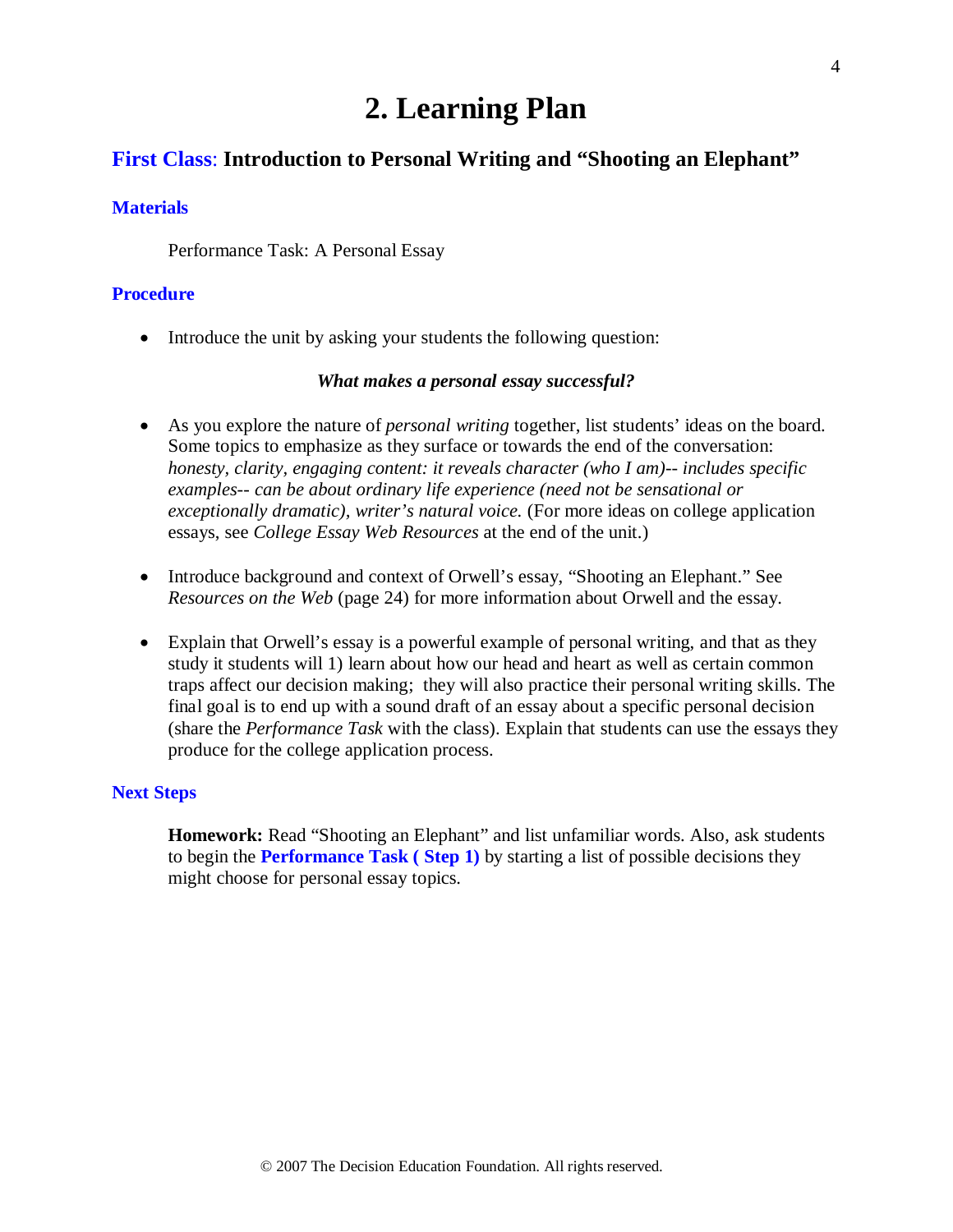## **Second Class: Orwell's Decision**

## **Materials**

Electronic version of the essay for projection **[http://www.george-orwell.org/Shooting\\_an\\_Elephant/0.html](http://www.george-orwell.org/Shooting_an_Elephant/0.html)** Dictionary Handout 1—What is a good decision and how do we make them? Handout 2—Orwell's Decision: Assessing the Strengths and Weaknesses

## **Procedures**

• Review the reading assignment.

1. If possible, project the essay.

2. Ask students to share words they found unfamiliar. Have volunteers read the words in context. Class defines the word together, and then another volunteer reads a dictionary definition.

3. Discuss questions that arise about the basic plot issues.

- Ask students what they think of Orwell's decision to shoot the elephant. Once discussion gains momentum, explain that you will review together some topics that will help them better understand Orwell's (and their own) decision making.
- Use **Handout 1** to introduce or review the six elements of a good decision and the decision process.

**Note:** Teachers should draw the process (how) diagram on the board and explain the different parts as they add them to the picture. Then hand out printed copies for students to keep.

#### **Next Steps**

**Homework or In-Class Assignment:** Give students **Handout 2.** Ask them to use both Handouts 1 and 2 to review the *what* and *how* of good decision making and to explore Orwell's decision in greater detail.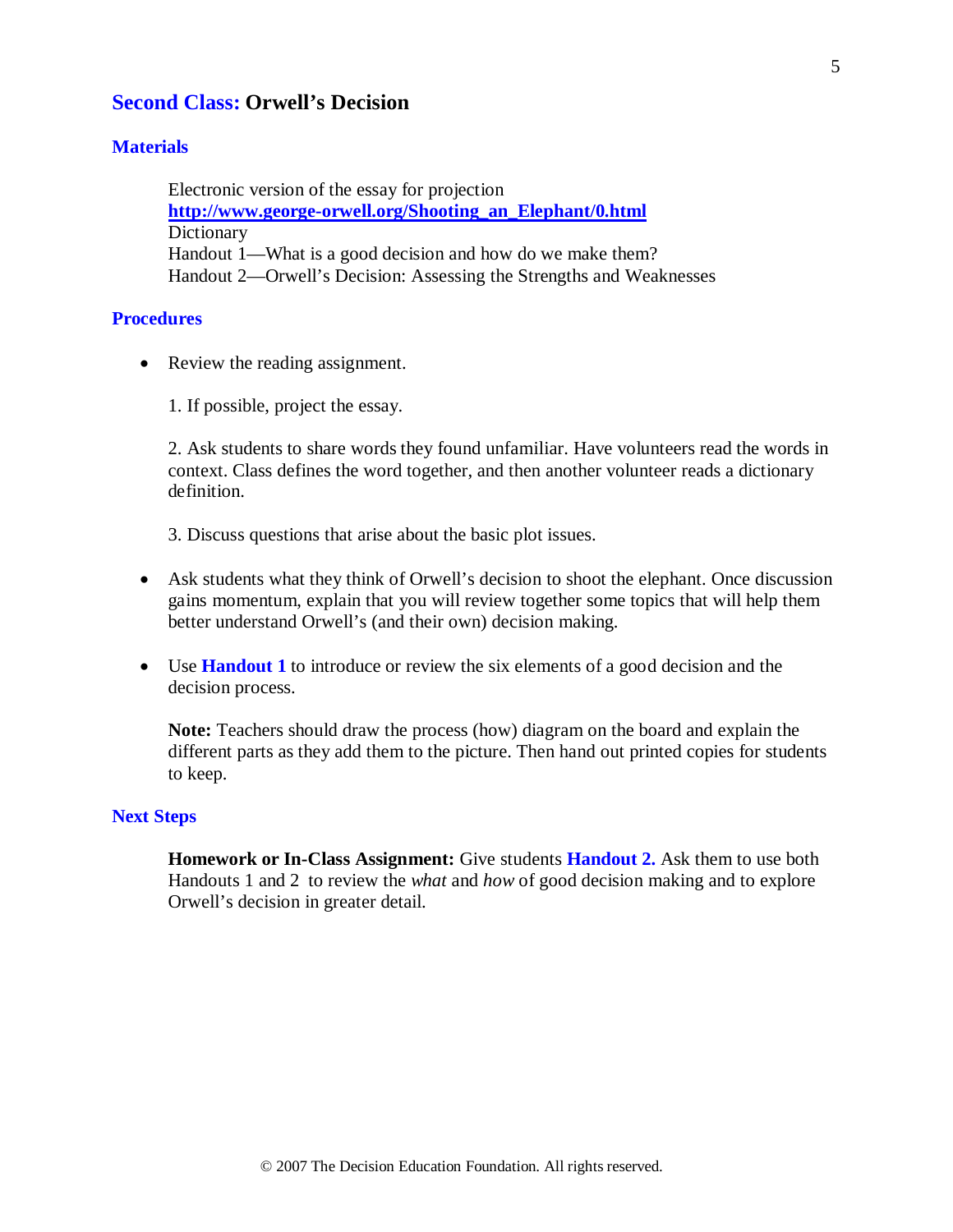**Handout 1—***What* **is a good decision?—Six Elements** *How* **do we make them?—Four Step Process**

# **Once we have** *declared a decision,* **we can use the following** *six elements* **to help us pick the best course of** *action.*



# *How to tackle an important decision:* **The following pictures connect the elements above (WHAT) with the decision-making process (HOW).**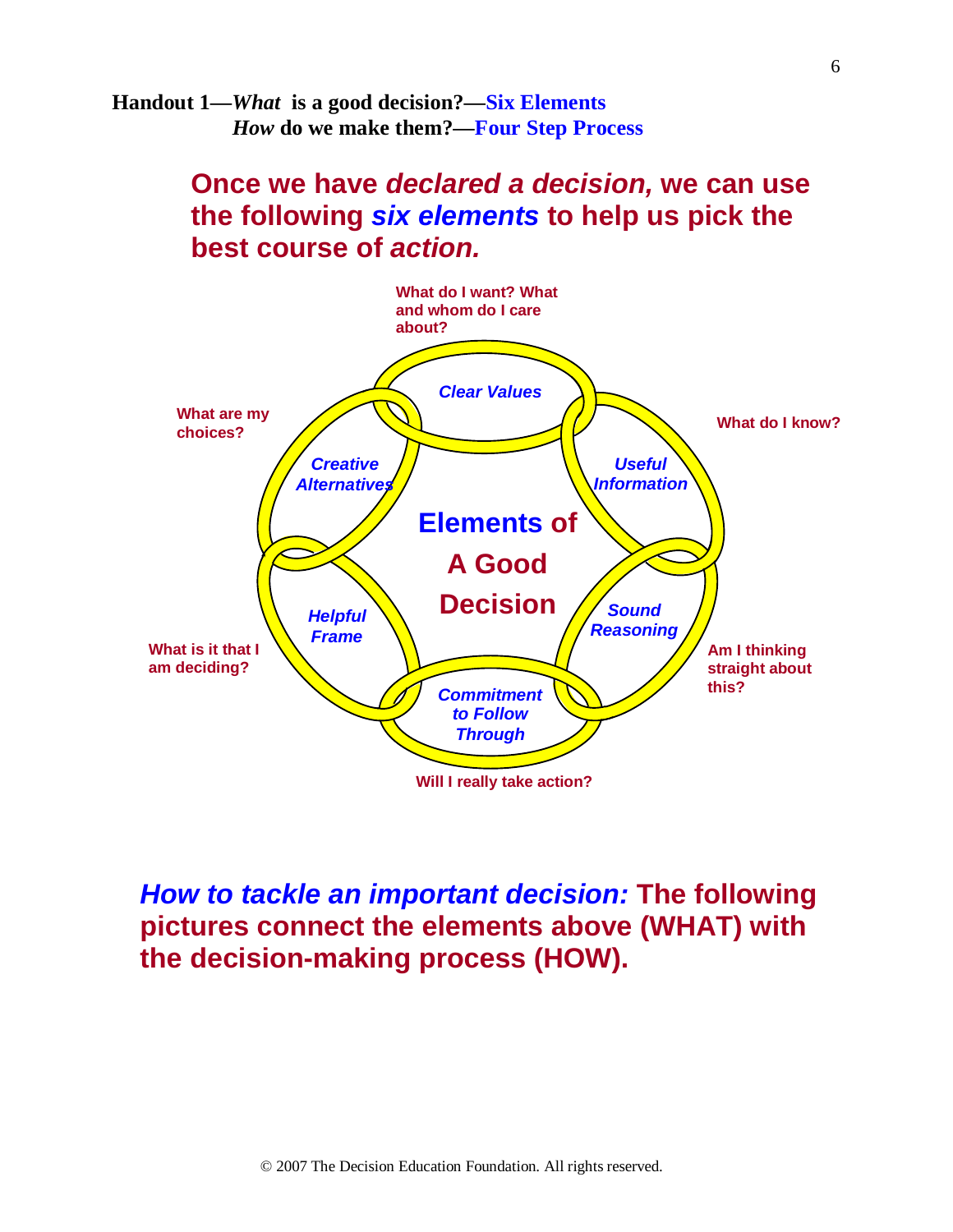**Between the moment of declaring that a choice must be made and finally taking action, a rigorous decision process\* uses four steps:**



**Good decisions** *make sense* **(head) and** *feel right* **(heart).**

**Therefore, through every stage of the process, it is important to balance head (what I think) and heart (what I feel).** 

**\*Note:** *All decisions are not alike—some require the hard work of a rigorous process (i.e. college decision), but most of them we make in the moment (i.e. choices for lunch). Building good habits helps us with all kinds of decision situations.*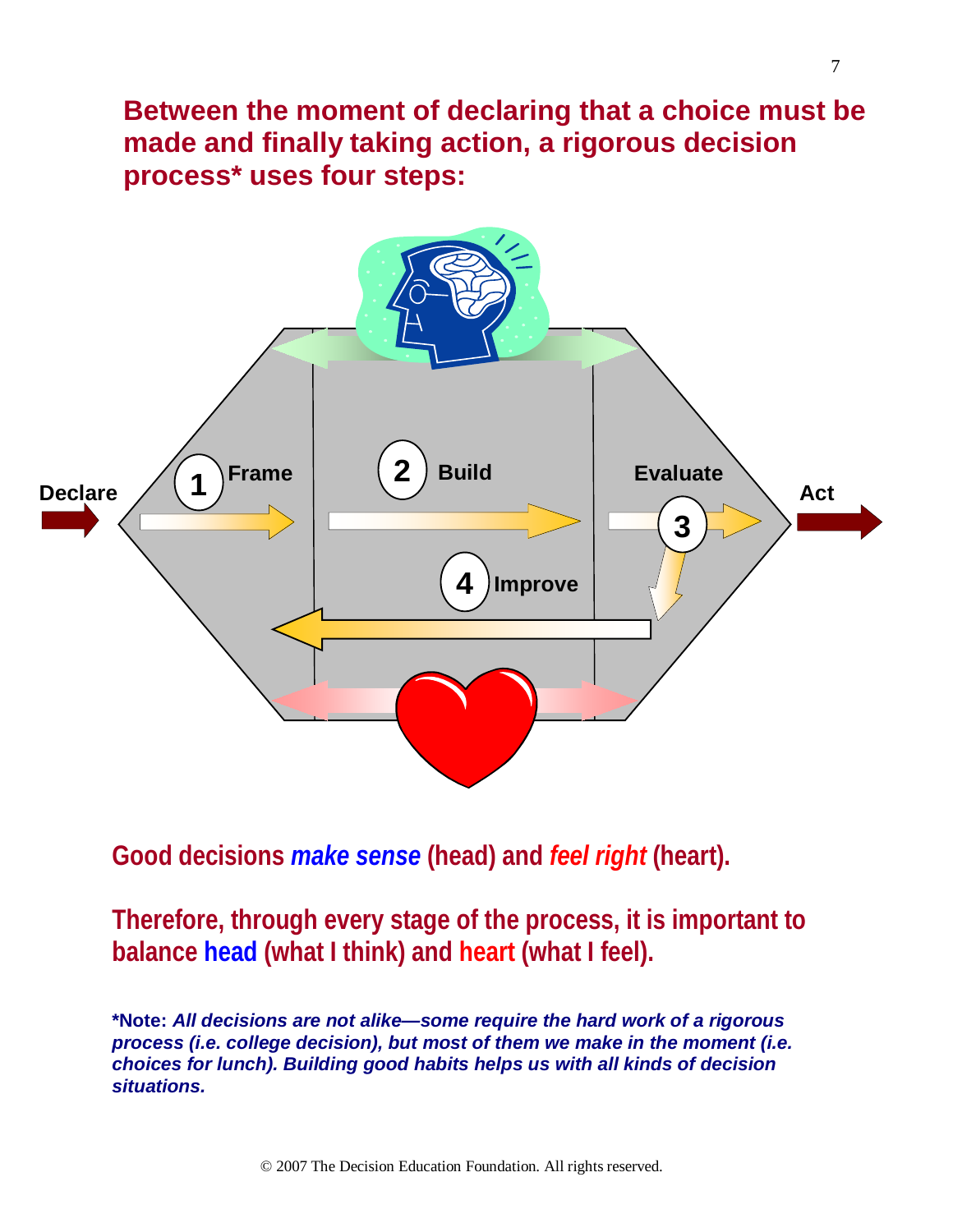# **Elements to consider at each stage of the decision process…**



**Important Note: While the diagram above presents a series of steps, we can begin with any of the elements in 1 or 2 above.**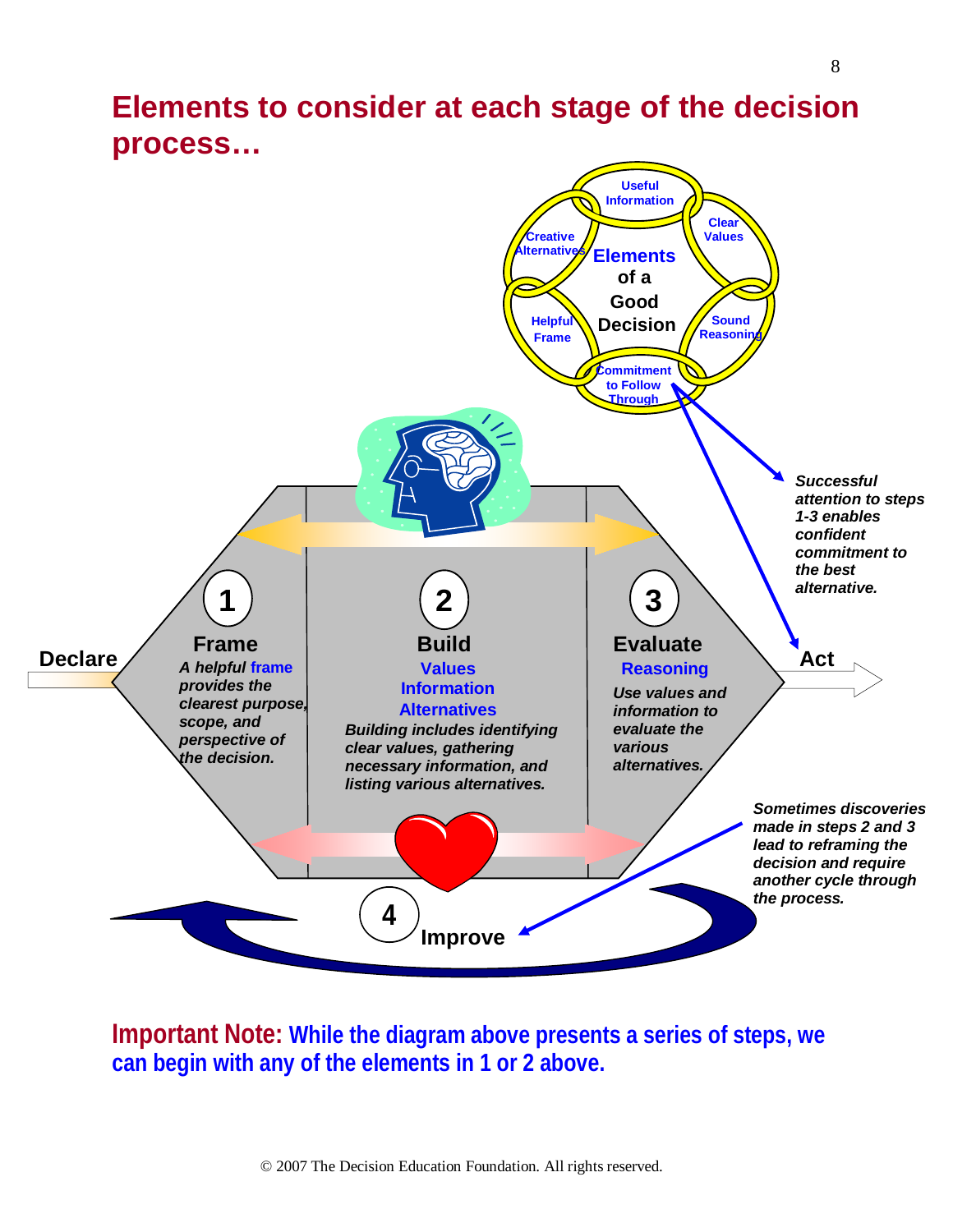## **Handout 2. Orwell's Decision: Assessing Strengths and Weaknesses**

**How well do you think Orwell considers the six elements of a good decision (the questions related to the links?) and the process described by the diagrams below? If he asked for your advice before he made his final decision, what would you tell him?**

**Directions:** Mark the bar graphs below with percentages that represent how well you think Orwell considers each decision element. *A low percentage means you think he should explore the topic further; a high score indicates he has thoroughly considered the element.* Be ready to explain your opinions with evidence from the essay.



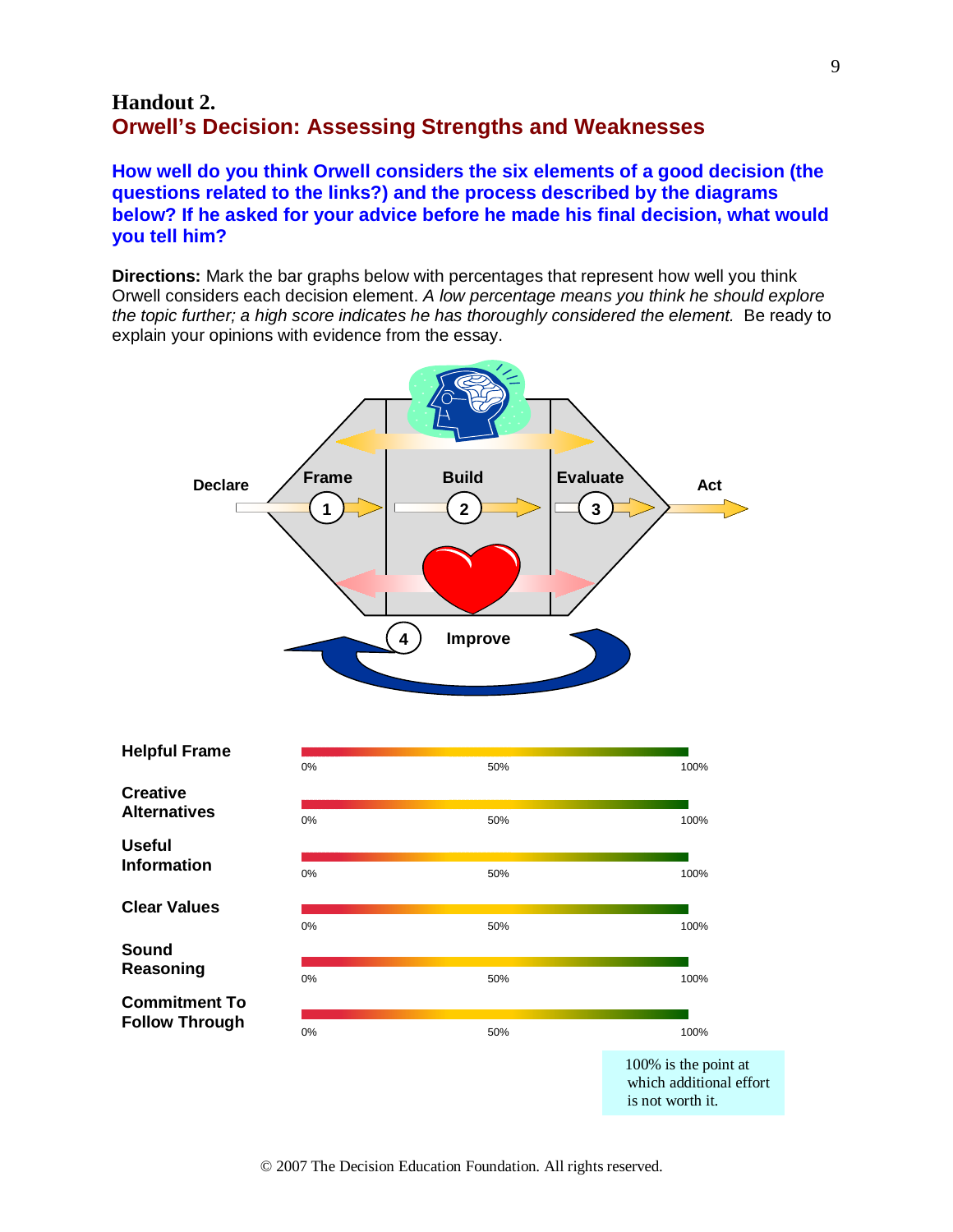## **Third Class: Head and Heart Analysis**

## **Materials**

Handout 3—"Shooting an Elephant" Head and Heart Analysis

## **Procedures**

- Collect the **Orwell's Decision** (**Handout 2**). Students will need this handout again towards the end of the unit. Project the handout for discussion of student responses and for review of the six elements.
- In small groups (or individually) have students explore Orwell's use of *head* and *heart* by reviewing the essay and completing **Handout 3**.

### **Next Steps**

**Homework:** (1) Finish **Handout 3** if not completed in class. (2) Complete **Step 2** of the **Performance Task***.*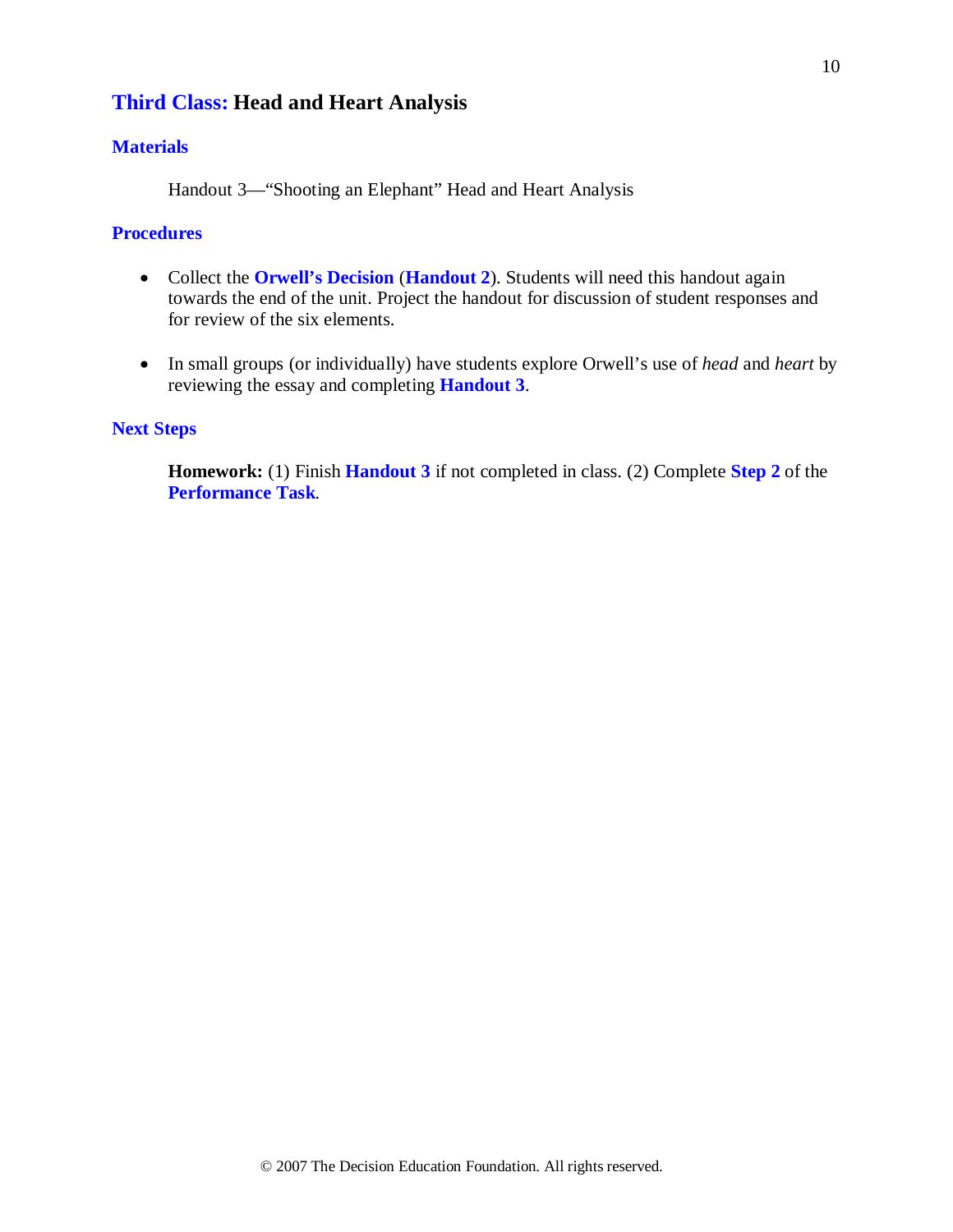## **Handout 3.**

# **"Shooting an Elephant" Head and Heart Analysis**

**Directions: Use the table below to record examples of how Orwell uses both his** *head* **(reasoning) and** *heart* **(feeling) in making his decision to shoot the elephant. First, reread the essay to find places where we see the author using logic: list page numbers and write a brief summary of each reference. Read the essay again, and do the same with examples of Orwell relying on his feelings.**





| <b>Example:</b> Page 148, par. 2: Orwell has "made up his<br>mind" about Imperialism--- it is evil (context for his<br>decision) | Page 148, par. 2: mentions his "intolerable sense of<br>guilt" about the dirty work of the Empire |  |
|----------------------------------------------------------------------------------------------------------------------------------|---------------------------------------------------------------------------------------------------|--|
|                                                                                                                                  |                                                                                                   |  |
|                                                                                                                                  |                                                                                                   |  |
|                                                                                                                                  |                                                                                                   |  |
|                                                                                                                                  |                                                                                                   |  |
|                                                                                                                                  |                                                                                                   |  |
|                                                                                                                                  |                                                                                                   |  |

# **Sample responses for teachers**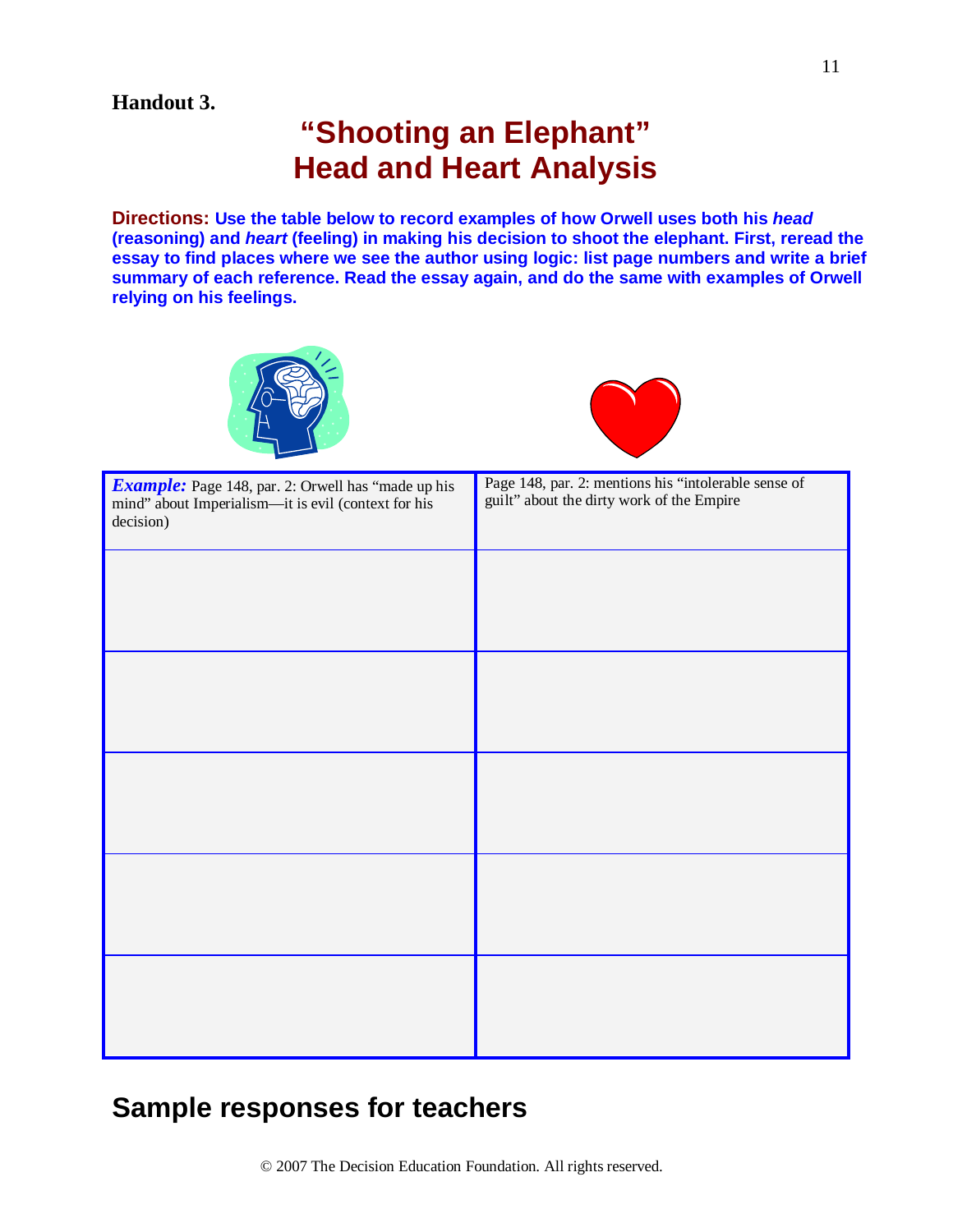# **"Shooting an Elephant" Head and Heart Analysis**

**Directions: Use the table below to record examples of how Orwell uses both his** *head* **(reasoning) and** *heart* **(feeling) in making his decision to shoot the elephant. First, reread the essay to find places where we see the author using logic: list page numbers and write a brief summary of each reference. Read the essay again, and do the same with examples of Orwell relying on his feelings.**





| Page 148, par. 2: Orwell has "made up his mind" about                                                                                                                                 | Page 148, par. 2: mentions his "intolerable sense of                                                                                |  |
|---------------------------------------------------------------------------------------------------------------------------------------------------------------------------------------|-------------------------------------------------------------------------------------------------------------------------------------|--|
| Imperialism—it is evil (context for his decision)                                                                                                                                     | guilt" about the dirty work of the Empire                                                                                           |  |
| Page 149, par 2: "With one part of my mind" While                                                                                                                                     | $\leftarrow$ (same passage) his feelings—"I thought the greatest                                                                    |  |
| he mentions two parts of his mind, he clearly                                                                                                                                         | joy in the world would be to drive a bayonet into a                                                                                 |  |
| distinguishes the way he <i>thinks</i> about imperialism from                                                                                                                         | Buddhist priest's guts. Feelings like these"                                                                                        |  |
| the way he feels: he thinks British rule is an unbreakable                                                                                                                            | (Describing the by-products of imperialism which serve                                                                              |  |
|                                                                                                                                                                                       | as the context for his decision to shoot the elephant.                                                                              |  |
| ----→                                                                                                                                                                                 | Great example of head and heart in one statement.)                                                                                  |  |
| Page 149, par. 3: "I thought the noise" Reason for<br>bringing a gun with him to inspect the situation.                                                                               | Page 151, par. 5: "and it is always unnerving to have<br>a crowd following you. I arched down the hill feeling a<br>fool $\ldots$ " |  |
| Page 150-1, par. 4: new information of the Dravidian                                                                                                                                  | Page 152-3, par 7: "And suddenly I realized that I                                                                                  |  |
| coolie's death—sends for the elephant rifle. Page 152,                                                                                                                                | should have to shoot the elephant after all I could feel                                                                            |  |
| par. 7: "I had committed myself to doing it when I sent                                                                                                                               | their two thousand wills pressing me forwardAnd my                                                                                  |  |
| for the rifle."                                                                                                                                                                       | whole lifewas one long struggle not to be laughed at."                                                                              |  |
| Page 151, par 6: "As soon as I saw the elephant I knew<br>with perfect certainty that I ought not to shoot him."<br>Attack of "must" wearing off. Decides to watch and then<br>leave. | Page 153, par.8: "But I did not want to shoot the<br>elephant."                                                                     |  |
| Page 153, par. 9: "It was perfectly clear to me what I                                                                                                                                | Page 153-4, par.9: "And if that happened [Orwell died]                                                                              |  |
| ought to do." Orwell wrestles with what he knows is                                                                                                                                   | it was quite probable that some of them would laugh.                                                                                |  |
| best (mind) and what he feels (heart) he must do.                                                                                                                                     | That would never do. There was only one alternative."                                                                               |  |

## **Fourth Class: More on Head and Heart**

## **Materials**

Handout 3—Head and Heart Analysis Assessment Evidence—Journal Entry 1: Head and Heart Journal Entry 2: Showing vs. Telling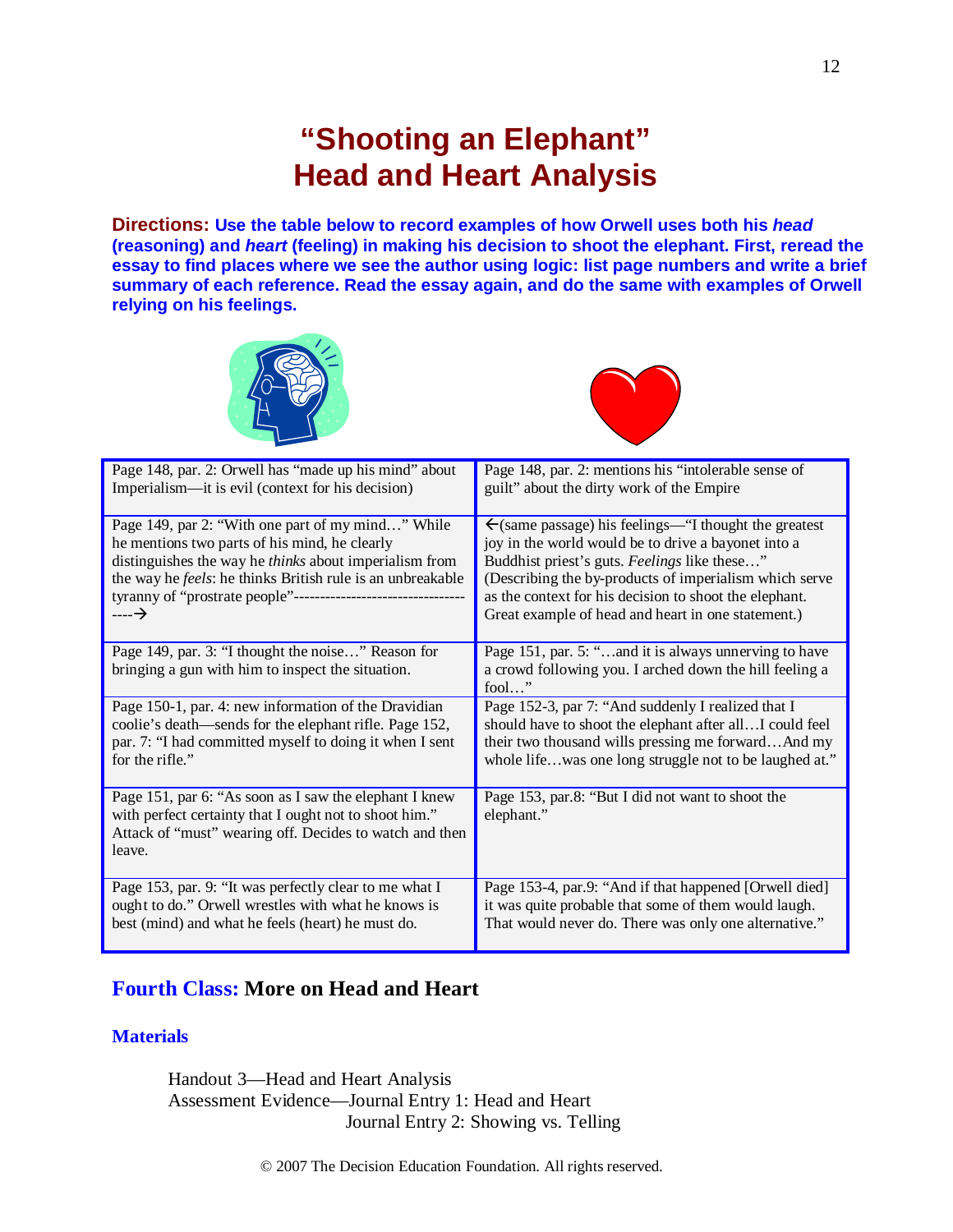#### **Procedures**

- Class discussion of the *Head and Heart Analysis* (**Handout 3.** See sample responses). Fill in responses on board as students discuss their work.
- In class writing assignment: 20 minutes. Students complete **Journal Entry 1:**

*How well does Orwell balance his "head" and his "heart" in making the decision to shoot the elephant? Use the information you gathered from Handout 3 to respond to this question.*

- Collect to check student understanding.
- Hand out **Journal Entry 2**:

*Showing* vs. *Telling*: Consider the following examples. A. *Telling:* "That teacher is so mean I get scared every time he is around me."

B. *Showing:* "When I heard the click of his hard shoes in the hallway, I felt my stomach tighten and my knees go rubbery.

 A general guideline for personal writing is to strike an effective balance between "showing" and "telling." Long passages that *tell facts* can quickly bore your reader.

**Exercise:** *Write a paragraph in which you only tell facts. (You may have to use some descriptive language, but use as little as possible. For example, you can say "the money," but not "the roll of crisp twenties in my back pocket.") Your piece can be about any subject, real or fictional. Then rewrite the paragraph and avoid all telling—only show as in example B above.*

#### **Next Steps**

**Homework:** (1) Begin working on **Step 3** of the **Performance Task***.* (2) Complete **Journal Entry 2**

## **Fifth Class: Decision Traps**

#### **Materials**

Handout 4—Decision Traps Handout 5—Gather Information for your Personal Essay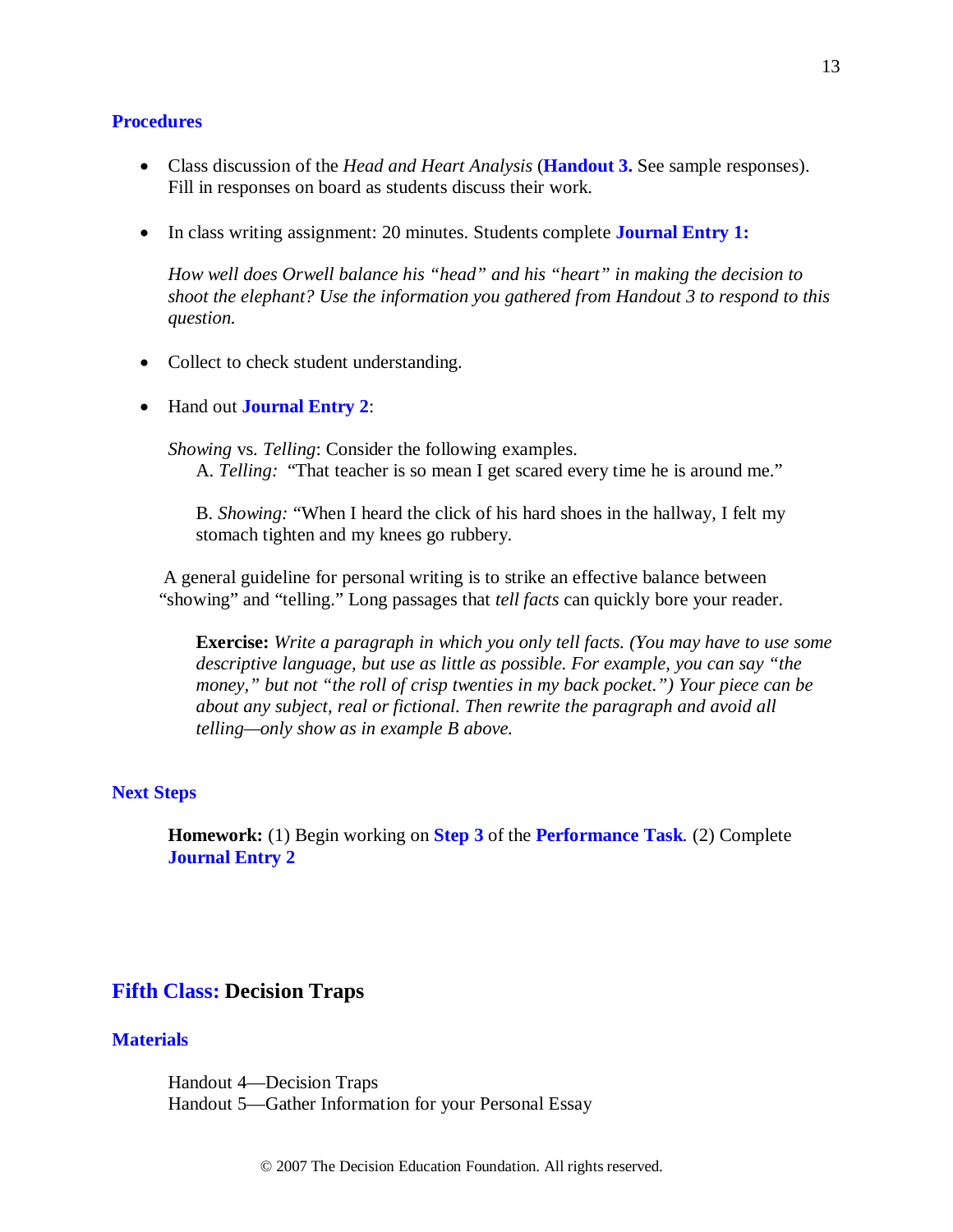#### **Procedures**

- Review the homework assignment by asking a few students to read their journal entries. Discuss showing vs. telling.
- Use **Handout 4** to introduce *Decision Traps.* Provide a few examples and ask students to share their own illustrations of the various traps.
- Divide the class into groups of 4 or 5 students and have them work on the Orwell *Weakness and Strength* table (**Handout 4**) together. One member from each group should report on their findings before the end of class. Alternate ways to check group understanding:
	- 1. Assign one person to turn in a written record of the discussion.
	- 2. Ask each group to choose one "best" idea from their discussion.
- Give students **Handout 5.** Explain that the purpose of the assignment is to help them gather information that they can use in their personal essay.

#### **Next Steps**

**Homework:** Students continue working on personal essays by completing **Handout 5** (*Gather Information for your Personal Essay*).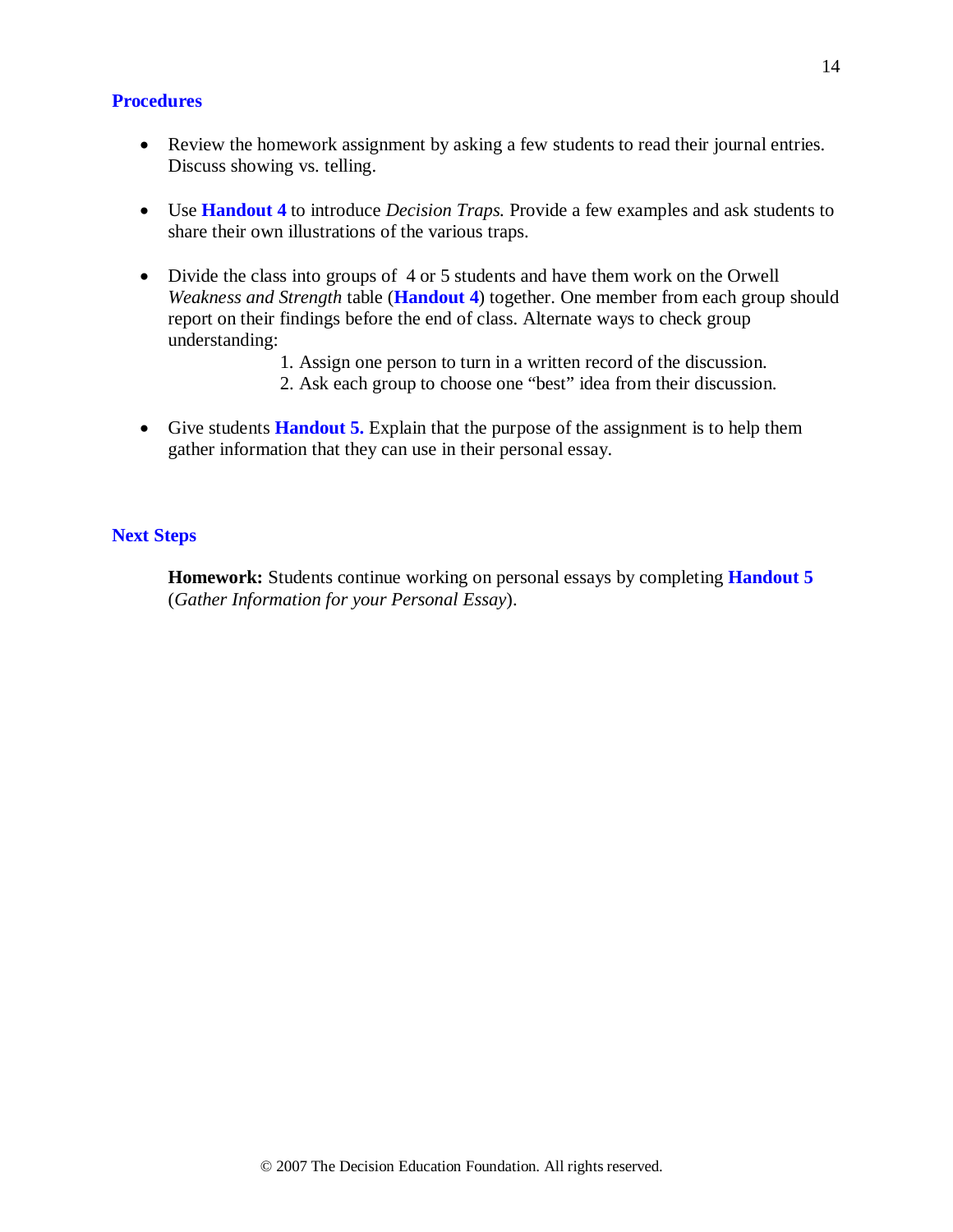## **Handout 4. Decision Traps**

To make good decisions, we need

- to be aware of our own *strengths* and *weaknesses*, and
- to have the courage to *learn from past mistakes*.

In "Shooting an Elephant" Orwell looks closely at a past decision he has made, and one of the main sources of the essay's power is the author's honesty about his mixed motives and mistakes in this decision. Because we are imperfect decision makers living in an imperfect world, we can benefit from understanding decision traps.

*decision traps***—habits of thinking and feeling that can keep us** from making the best decisions.



**Directions:** On the next page is a list of common *decision traps.* 

1. Read through the list with your group.

2. *Consider Orwell's weaknesses*: Decide which traps you think "snare" Orwell as he makes his decision to shoot the elephant.

3. Record your findings in the table that follows the list, and be ready to explain your ideas to the class.

4. *Consider Orwell's strengths*: Which traps would be least likely to catch him? Record your thoughts in the table.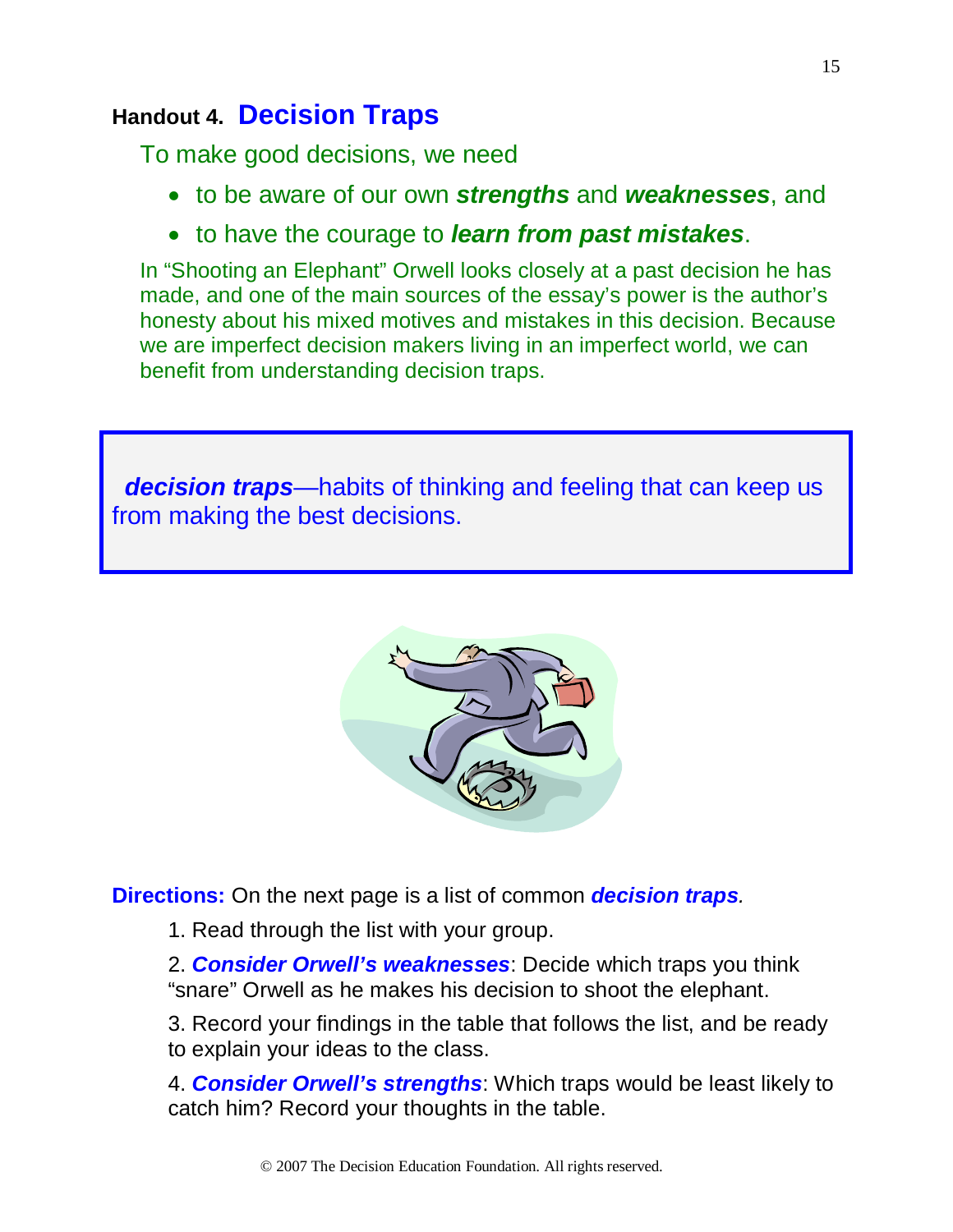# *Five Common Behaviors Describe Most Decision Traps*

#### **Comfort Zone Biases Dragging a problem into our comfort zone and resisting change is a common bias.** People… • do what comes naturally rather than what is important.

- 
- become attached to the status quo and continue what they have been doing.
- hang on to false beliefs and fail to learn even with strong evidence.

# **Motivational Biases**

## **Motivations can distort judgments and beliefs.**

People…

- distort their judgments to look good and get ahead.
- escalate commitment irrationally to protect their earlier choices, "Throw good money after bad."
- exhibit wishful thinking and undue optimism.
- seek confirmatory evidence while avoiding contradicting information.



## **Perceptions are distorted because of the way the brain senses and processes information.**

## People:

- anchor judgments on the information that is easiest to recall (dramatic information, recent information, official information).
- make insufficient adjustments from their initial anchors.
- overestimate what they know.
- give different answers to the same question presented in different ways.



#### **We often reach incorrect conclusions using casual reasoning.** People…

- apply inappropriate mental guidelines.
	- --substitute relative comparisons for absolute measures --simplify inappropriately
- have almost no ability to reason casually about uncertainty. --form false beliefs based on random effects
	- --cannot solve the simplest probabilistic problems in their head—even experts



## **Groups combine individual distortions and add additional group dynamic distortions.**

People…

- either jump to conclusions or get bogged down.
- are reluctant to voice dissenting opinions.
- believe falsely that everyone agrees with the group decision.
- create cultures that institutionalize distortions.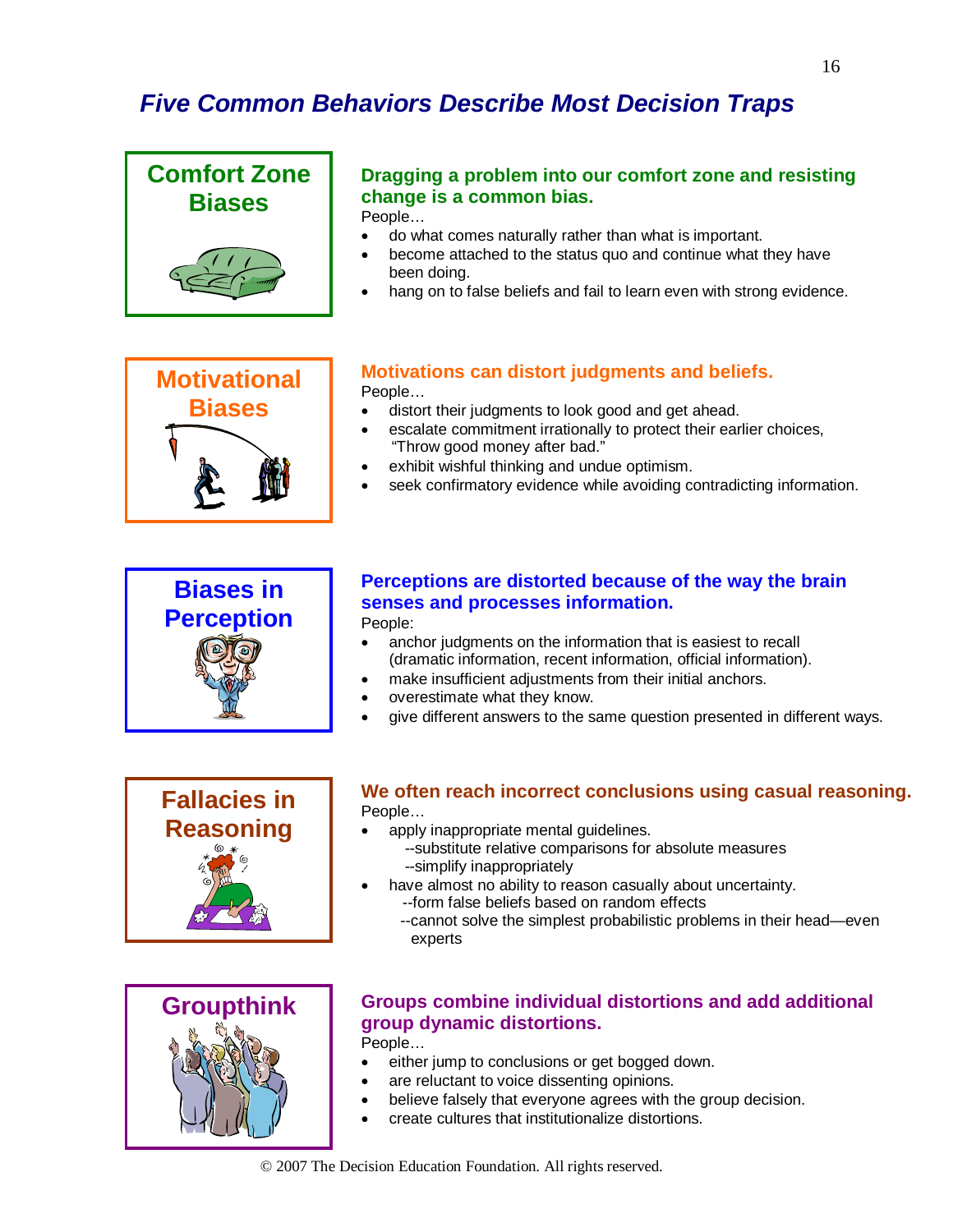| <b>Orwell's Weaknesses</b><br>(Traps that catch him)      | <b>Evidence and Reasoning</b> |  |
|-----------------------------------------------------------|-------------------------------|--|
|                                                           |                               |  |
|                                                           |                               |  |
|                                                           |                               |  |
| <b>Orwell's Strengths</b><br>(Traps that don't catch him) | <b>Evidence and Reasoning</b> |  |
|                                                           |                               |  |
|                                                           |                               |  |
|                                                           |                               |  |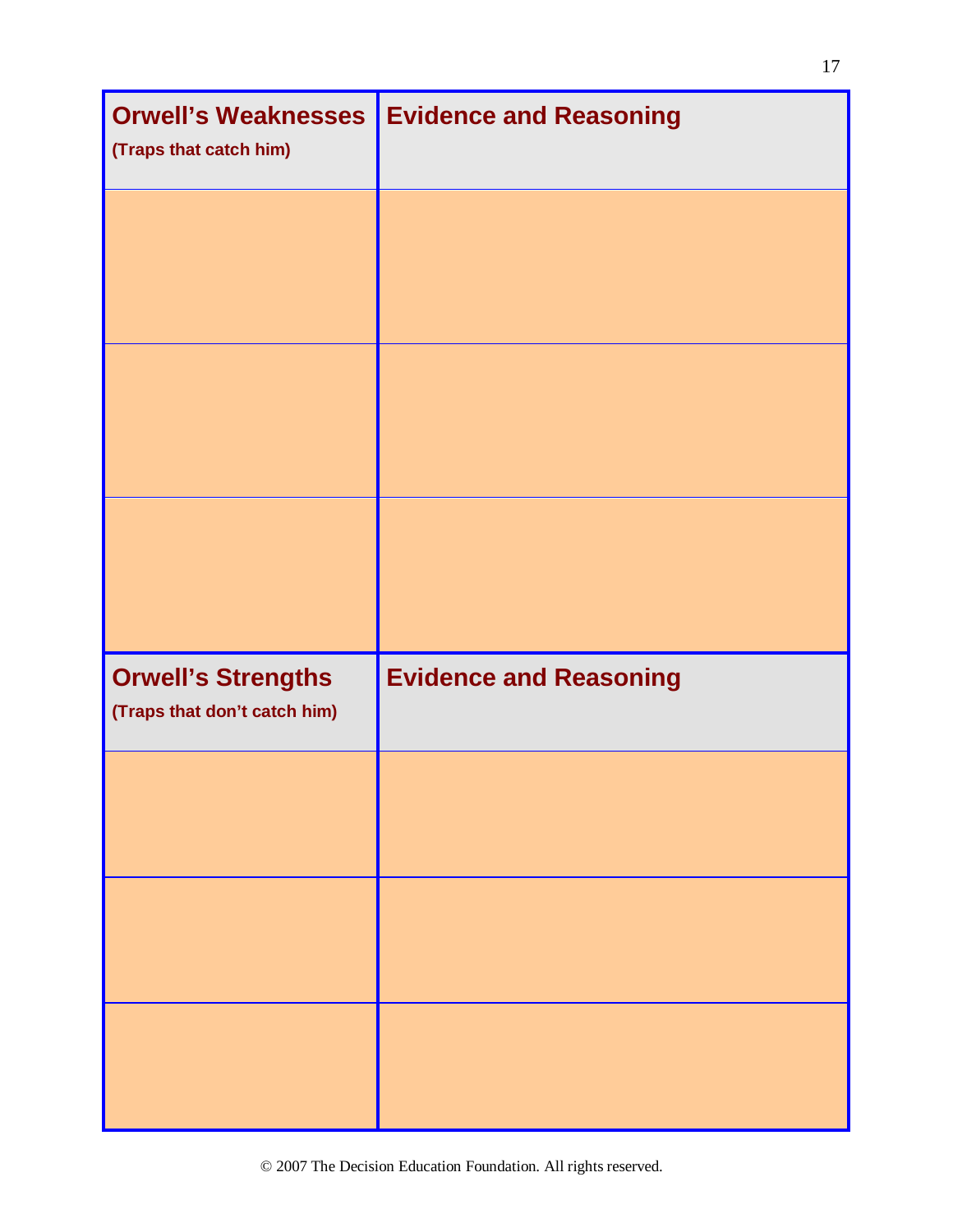## *Sample Responses for Teachers (benchmarks)*

**Orwell's weaknesses are in red and strengths in blue.**

#### *Important note: Responses may vary, and as long as students use evidence from the essay, allow them to challenge responses below and defend different views.*

**WEAKNESSES Motivational Bias and Groupthink:** *Orwell sates that an important motive for the choice he makes is his desire to avoid shame—to make sure no one laughs at him. While he takes on the responsibility of making a conscious choice, he allows fear of failure and criticism to limit his options. At the time of the incident he allows "others [the crowd] to decide for him," and later, at the time of writing the essay, he admits the masses had power over him. Yes, he does consider more than one course of action once he has all the information about the situation, but he states that he had only one alternative: he frames the decision too narrowly out of his fear of ridicule. Orwell accepts the conditions established by British rule as well as the crowd's response to that rule, and he feels he is a puppet with no choice. His feelings about his own immediate situation override his concerns for the elephant and its owner.*

*More specific descriptions of the traps that catch Orwell…*

- **Reacting unconsciously out of guilt, hate, shame, revenge, or love (relying too much on my heart)**
- **Avoiding conscious choice (or being artificially limited) because of fear of failure, criticism, ambiguity, peer pressure, lack of resources, loss of face**
- **Unwittingly letting others decide for me**
- **Framing the problem too narrowly to bring it into my comfort zone…**
- **Accepting unnecessary limits to my alternatives or assuming I have no alternatives**
- **Forgetting the "Do Nothing" alternative**
- **Assuming the future will be just like the past**
- **Thinking only of the short-term**
- **Thinking only of me**
- **Doing what I know how to do and ignoring something difficult but important**

**STRENGTHS Reasoning and Perception:** *While much of Orwell's reasoning in the*  essay is the product of hindsight, he uses his mind well. Though he limits his work on some of the *links (alternatives in particular), he considers each one, and he looks at the situation carefully by considering all of the pertinent information (destruction the elephant has caused, whereabouts of his mahout, death of the "coolie," the fact that the animal is in heat, the value of the elephant, attitude of the crowd). He considers risks when he chooses to take a gun in the first place and to have someone fetch his larger rifle later when he nears the animal. Although he rejects "do nothing" as an alternative, he does consider that option. Once he chooses his alternative, Orwell does not flinch from commitment to follow through. His willingness and ability to take a critical look at his decision and to make important distinctions between his thoughts and feelings are impressive. It is his honest, objective self-criticism that gives the essay much of its power.*

*More specific descriptions of the traps that Orwell avoids…*

- **Reacting to situations without thinking (not using my head)**
- **Forgetting a good decision link**
- **Laziness or reluctance to find out needed information**
- **Avoiding uncertainty**
- **Ignoring risks**
- **Making a "mental commitment", but separately deciding not to really put forth the necessary effort to follow through**
- **Not dealing with obstacles that get in the way**
- **Procrastination**
- **Halfhearted commitment**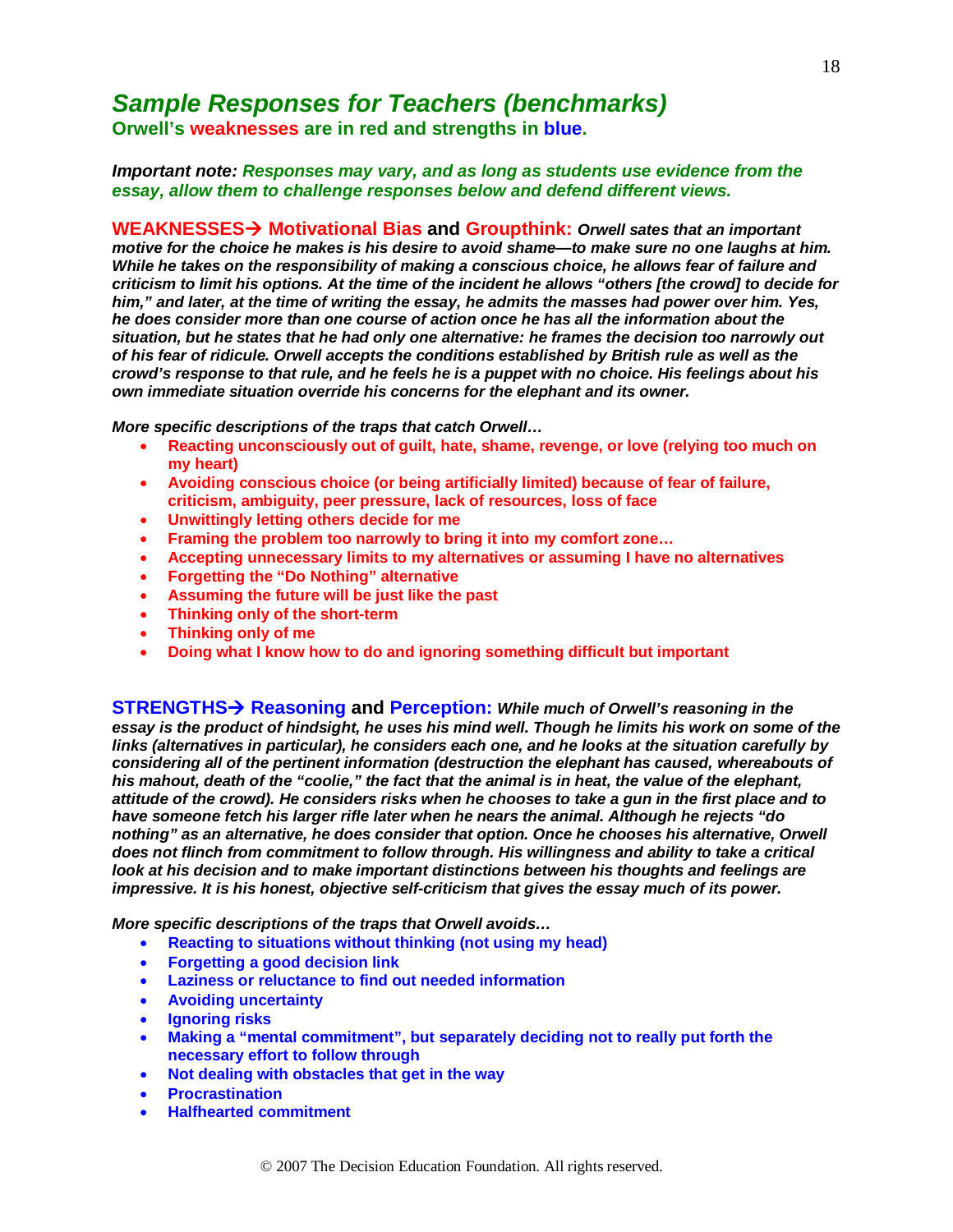# **Handout 5. Gather Information for Your Personal Essay**

**Directions: Use the table below to assess your own strengths and weaknesses as a decision maker. Review the list as you did for Orwell, and note the traps that challenge you the most. Then consider your strengths by listing the traps least likely to give you trouble. This exercise will provide you with specific examples to explore in your personal essay.**

| <b>My Weaknesses</b><br>(Traps likely to catch me)                | <b>Evidence and Reasoning</b> |  |
|-------------------------------------------------------------------|-------------------------------|--|
|                                                                   |                               |  |
|                                                                   |                               |  |
|                                                                   |                               |  |
|                                                                   |                               |  |
| <b>My Strengths</b><br>(Traps least likely to give me<br>trouble) | <b>Evidence and Reasoning</b> |  |
|                                                                   |                               |  |
|                                                                   |                               |  |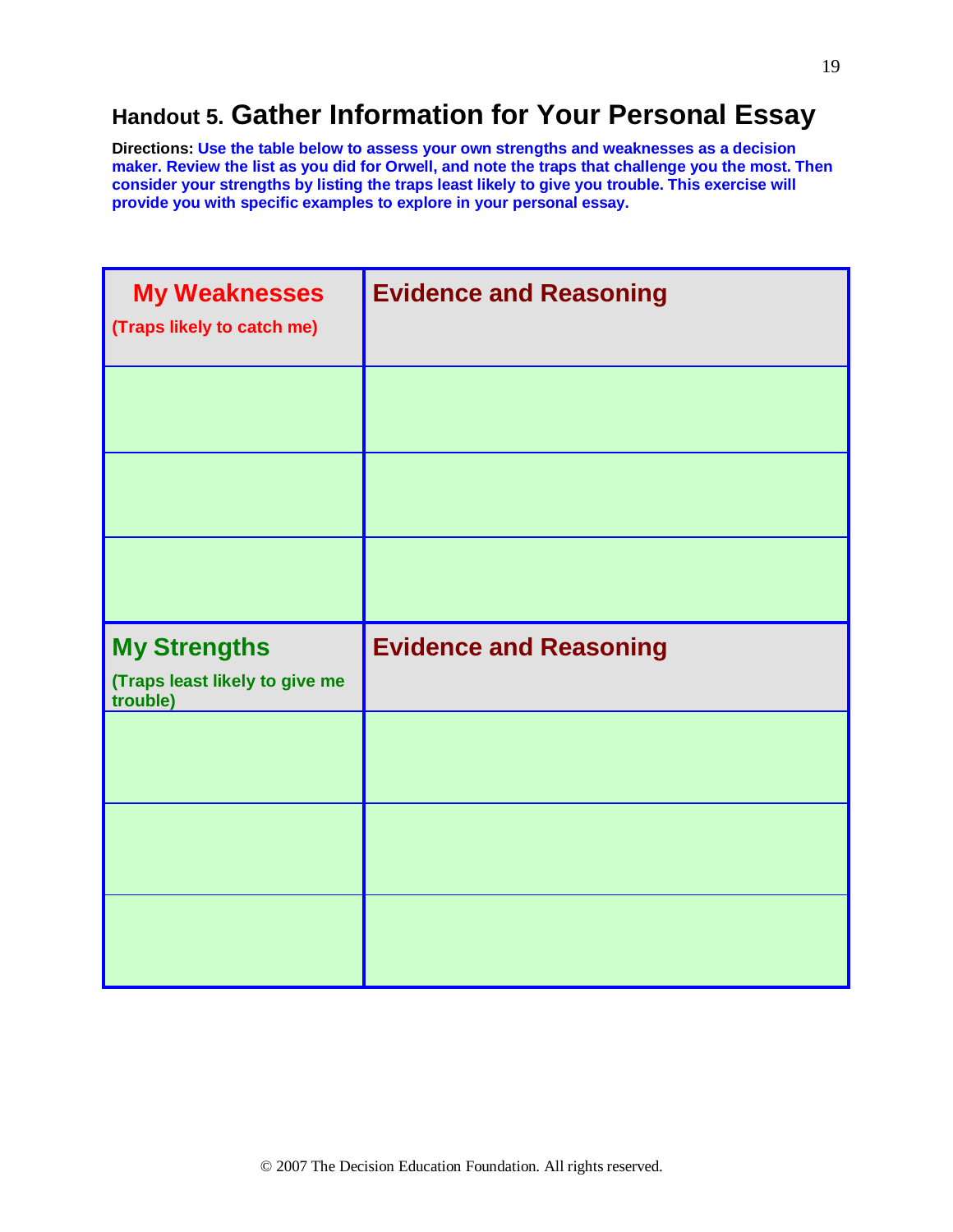## **Sixth Class: Description and Metaphor in Personal Writing**

## **Materials**

Handout 6—Metaphors in "Shooting an Elephant" Journal Entry 3—Description and Metaphor

### **Procedures**

- Discuss any questions students have about the homework (**Handout 5**).
- Write the question, "What is a metaphor?" on the board. Ask for examples from the class, and review the definition as the group discusses examples.
- Use **Handout 6** to explore Orwell's use of metaphors in the essay. Students can complete this exercise individually or in groups.
- Students complete **Journal Entry 3** in class:

*Choose one passage of description OR one metaphor from the essay, and discuss how Orwell uses it to accomplish his goals in "Shooting an Elephant."*

- Collect responses to check student understanding.
- Review and explain directions for **Journal Entry 4** (homework).

#### **Next Steps**

**Homework:** Students complete **Journal Entry 4**:

**Description and Reflection:** *Notice how Orwell combines description and reflection in the first two paragraphs of the essay. These paragraphs serve as background or context for the main focus of his piece—shooting the elephant. Pick a recent incident in your life (it need not be a dramatic or sensational one); describe it clearly; then add some reflection on the incident. Questions you can ask yourself to help with the reflection: What did you think about the incident at the time? Has your view changed since then? How did and do you now feel about it? What did others think and/or feel?*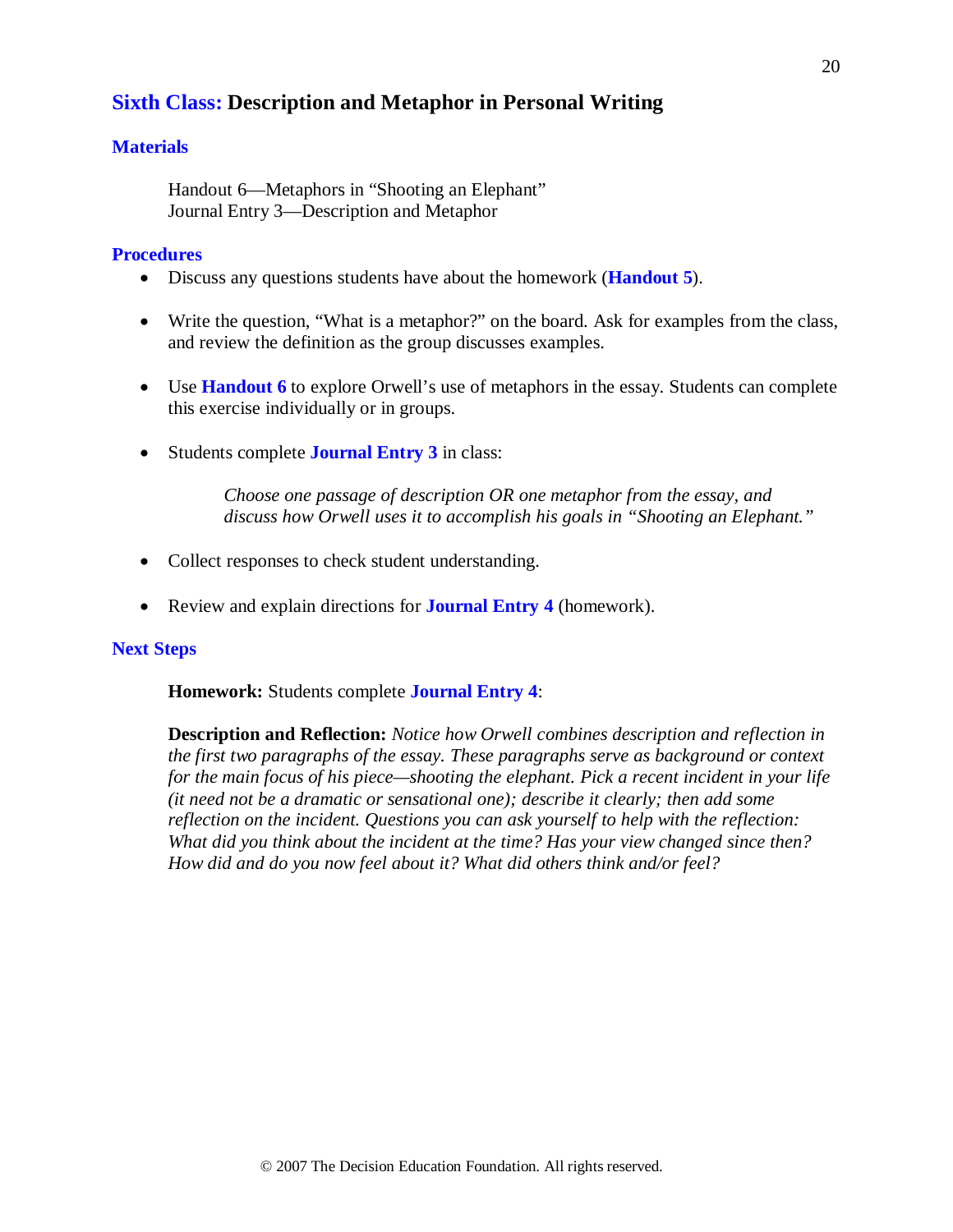# **Handout 6. Metaphors in "Shooting an Elephant"**

**Definition of a metaphor:** *A comparison which imaginatively identifies one object with another and ascribes to the first one or more qualities of the second.* (adapted from *A Handbook to Literature*, Thrall/Hibbard/Hollman, Odyssey Press, New York, 1960, page 281)

**Directions: One purpose of metaphors in personal writing is to clarify ideas with engaging images. Explore in context Orwell's metaphors listed below. What is the "object" the metaphor identifies? What point or suggestion does the author make through the use of each comparison? (Note: In this lesson plan we will consider** *similes* **and** *personification* **as specific kinds of metaphors.)**

| <b>METAPHOR</b>                                                             | <b>OBJECT</b>                                    | <b>POINT</b>                                                                                             |
|-----------------------------------------------------------------------------|--------------------------------------------------|----------------------------------------------------------------------------------------------------------|
| "sea of yellow faces"                                                       | <b>Example:</b><br><b>Crowd following Orwell</b> | suggests the impersonality of<br>the crowd as well as the power<br>it holds because of its size<br>(sea) |
| "a conjurer about to<br>perform a trick" (par. 7)                           |                                                  |                                                                                                          |
| "seemingly the leading<br>actor of the piece" (par 7)                       |                                                  |                                                                                                          |
| "a sort of hollow, posing<br>dummy" (par. 7)                                |                                                  |                                                                                                          |
| "He wears a mask"                                                           |                                                  |                                                                                                          |
| "as of people who see the<br>theatre curtain go up at<br>last" (par. $10$ ) |                                                  |                                                                                                          |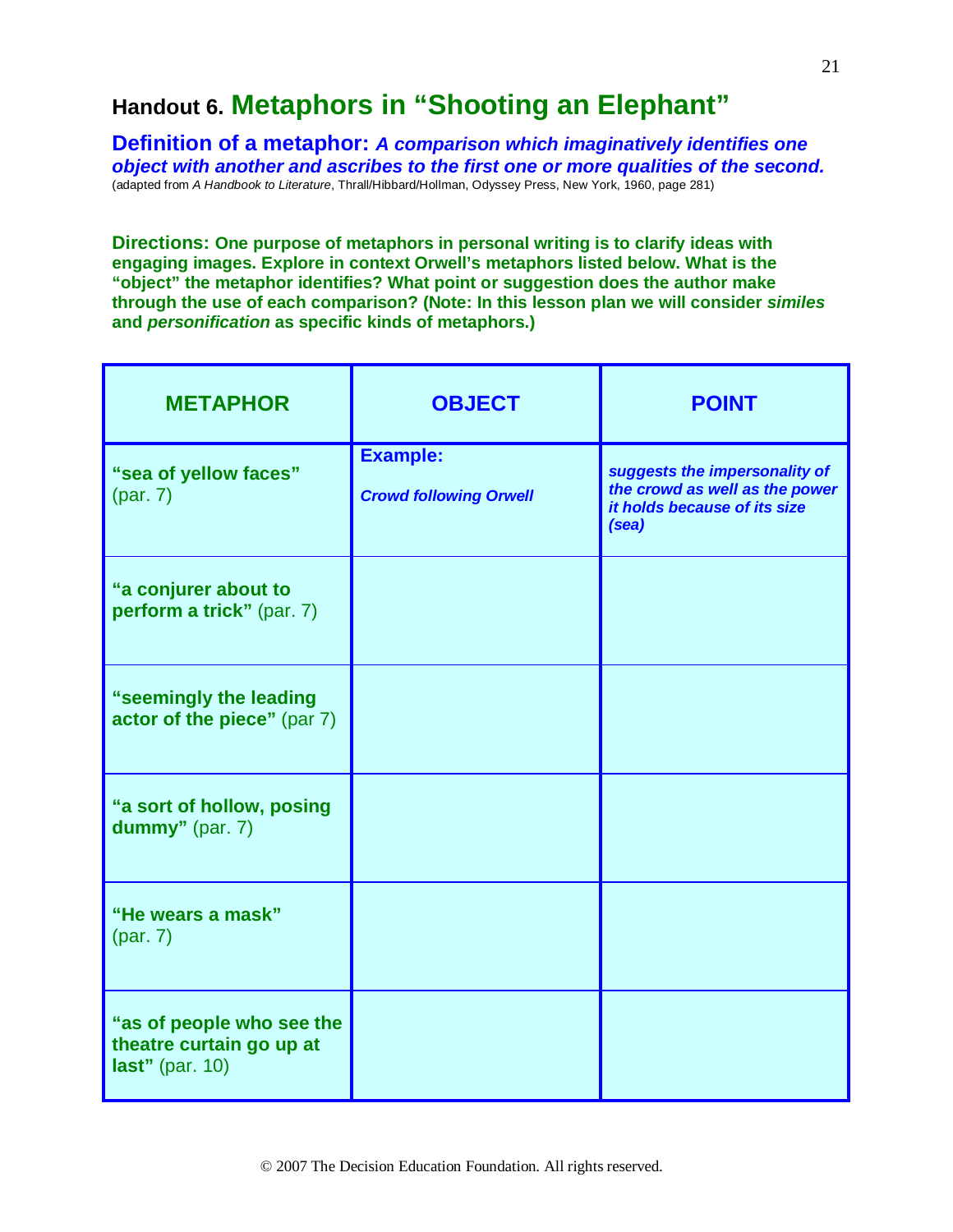## **Seventh Class: The Beginning and Ending of "Shooting an Elephant"**

## **Materials**

Handout 2—Orwell's Decision (already completed) Handout 7—Concluding Exercise: the Last Paragraph Handout 8—Personal Essay Checklist

## **Procedures**

- Discuss student responses to **Journal Entry 4***.* Ask for volunteers to read their entries. (Note Orwell's effective opening sentence.)
- In small groups or a whole class situation, complete **Handout 7**. Hand students back the worksheets they completed at the beginning of the unit (**Handout 2**) so they can track if and how their views have changed.
- Give students **Handout 8**. Review the list with the class and discuss any questions that arise. Explain the time line for completion of the **Performance Task**.

## **Next Steps**

**Homework:** Give students an appropriate amount of time to complete *Steps 4, 5,* & *6* of the *Performance Task*. Include time for them to share drafts with various people and to rewrite. It is important for students to understand that revising and rewriting are key ingredients to achieving power and clarity in their writing. Teachers should schedule specific deadlines for each stage (and class time for questions and discussion) to help students complete this task.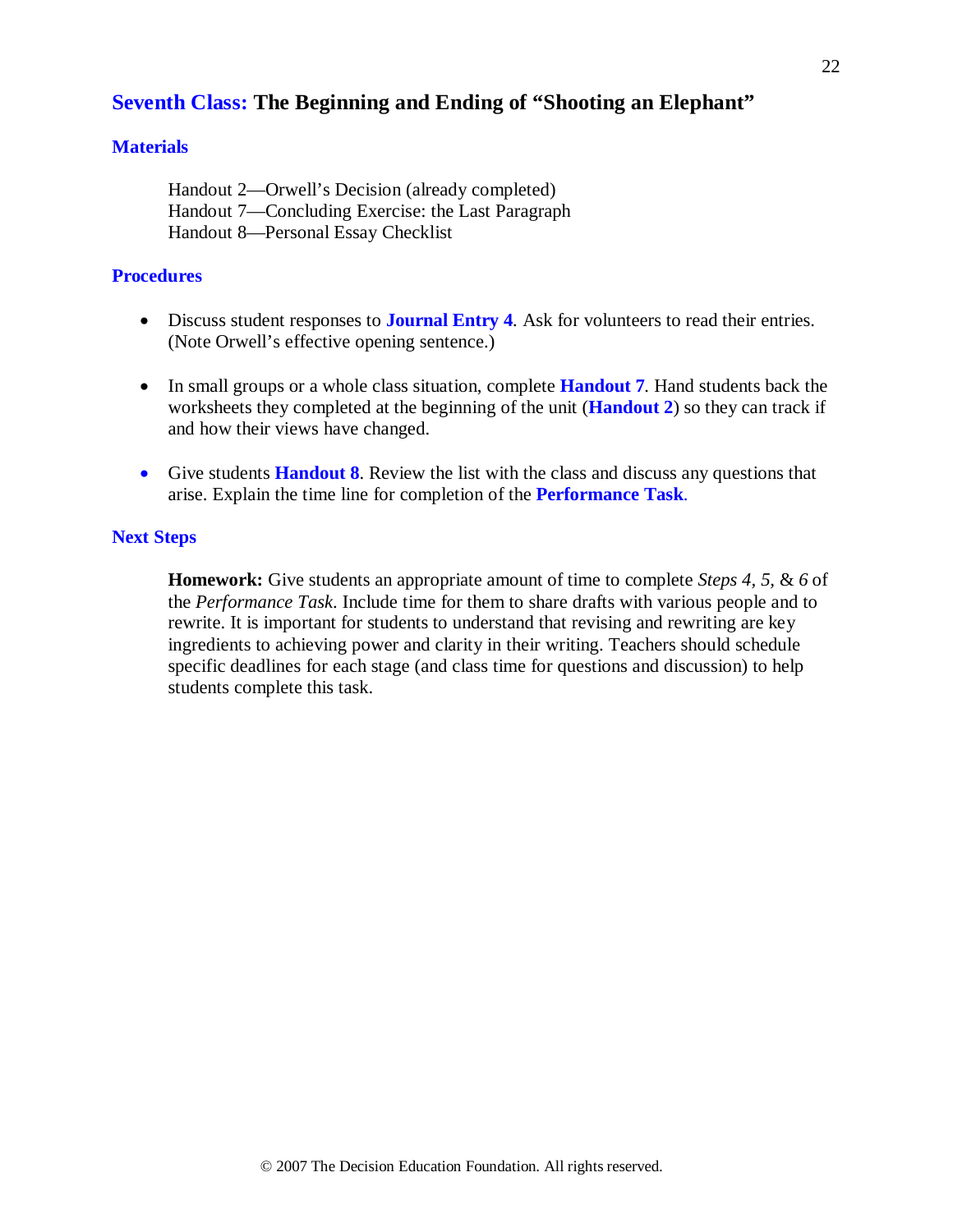# **Handout 7. Concluding Exercise:** *The Last Paragraph*

**1. In the final paragraph of the essay, Orwell looks at the incident from a number of different perspectives (frames). List the different perspectives he mentions.** 



**2. Do you consider any of the frames (perspectives) as more important than the others in the context of Orwell's decision to shoot the elephant? Explain.**

**3. What do you think of Orwell's frame as he describes it in this paragraph? Explain.**

**4. On the next page is a new copy of the** *Decision Worksheet* **(***Learning Resource b)* **you filled out at the beginning of this unit. Have your opinions about the quality of Orwell's decision changed since then? Record your current assessment—and any changes—on the new worksheet.**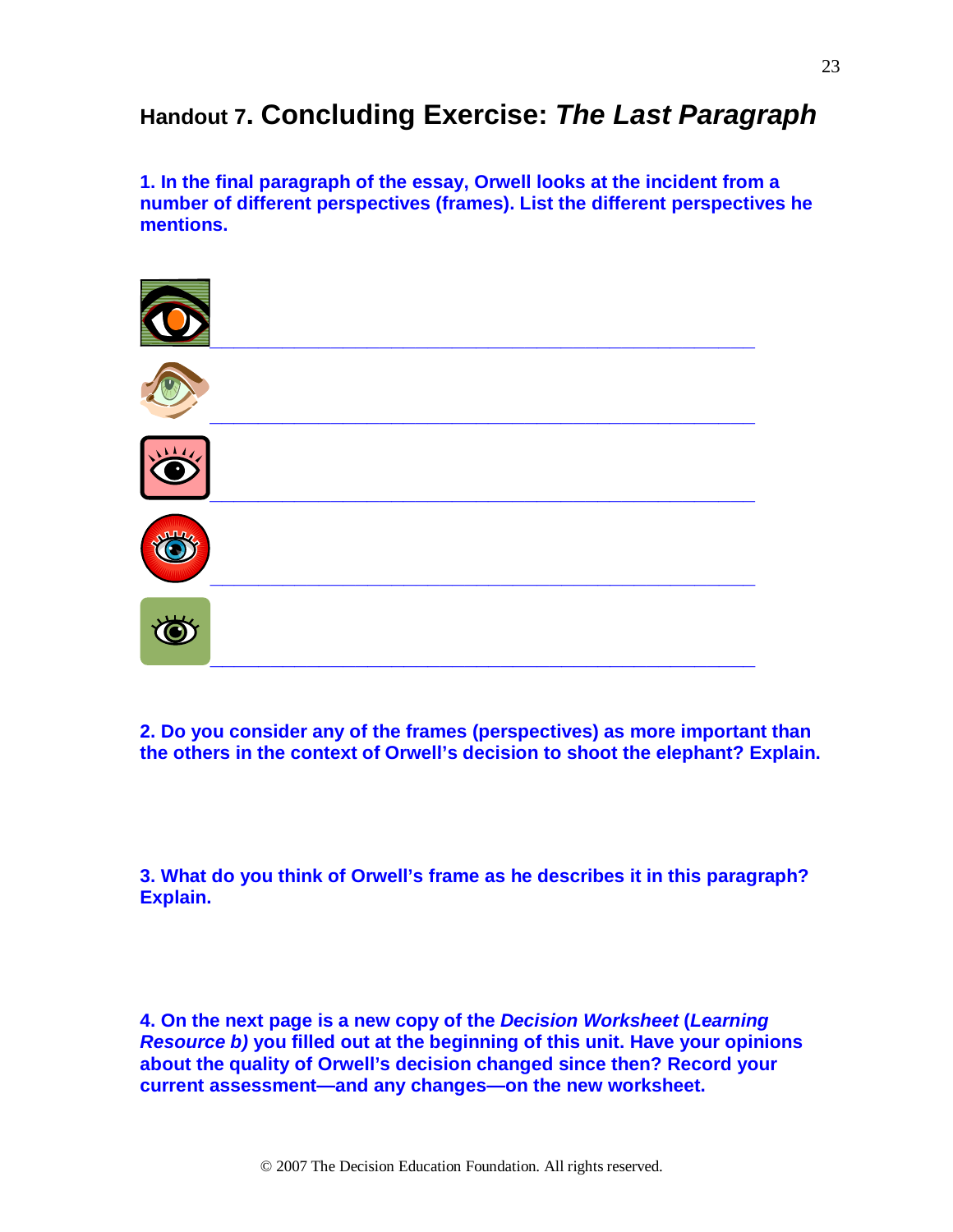# **Decision Worksheet: A** *Second Assessment of Orwell's Decision*

## *Now that you have considered the role of head/heart and traps in making choices,* **has your assessment of Orwell's decision changed? If he asked for your advice now before he made his final decision, what would you tell him?**

**Directions:** Mark the bar graphs below with percentages that represent how well you think Orwell considers each decision element. *A low percentage means you think he should explore the topic further; a high score indicates he has thoroughly considered the element.* Be ready to explain your opinions with evidence from the essay.



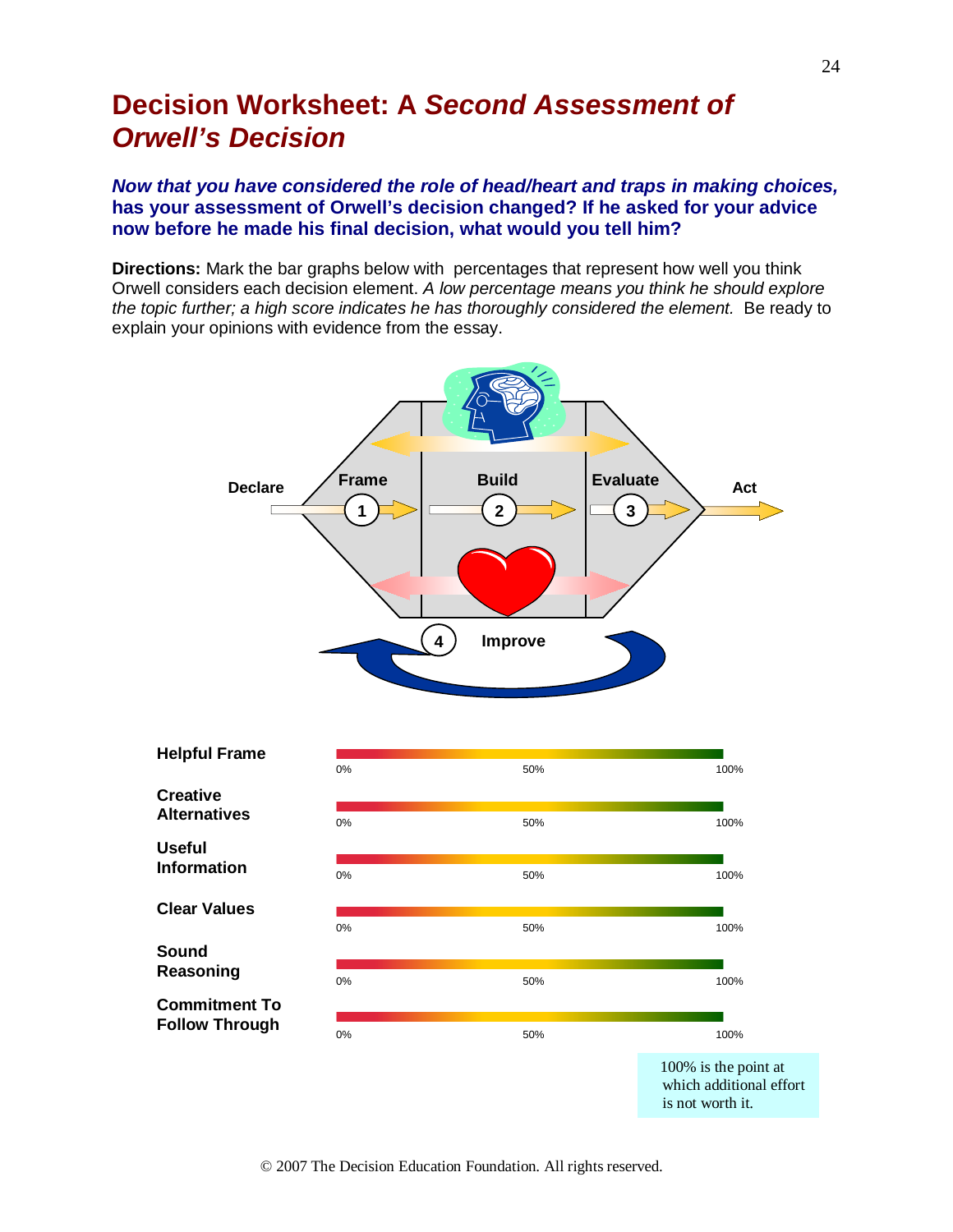## **Handout 8. Personal Essay Checklist**

Consider all of the following topics carefully. When you are satisfied that you have fulfilled an item, check the box. Turn this sheet in with your final draft.

## **Content**

- **The purpose of the essay is clear.**
- **I have addressed the assigned topic.**

### **I have included**

- **specific examples to illustrate what I reveal about myself.**
- **an effective balance between SHOWING and TELLING.**
- **original, helpful metaphors (avoided clichés).**
- **description and reflection.**

## **Execution**

- **Interesting opening sentence that grabs the reader's attention**
- **Transitions between paragraphs**
- **Each paragraph focused on ONE topic**
- **The essay has an ending**

## **REVISION**

**I have attacked all errors in style and grammar ensuring**

- □ subject verb agreement.
- **active voice.**
- **consistent tense.**

## **I have eliminated**

- **uses of "this" and "you."**
- **run-on sentences.**
- □ sentence fragments.
- **I have combined and cut wherever possible; deleted all vague and unnecessary language; joined short, related sentences.**
- **I have focused on the topic and made clear connections between my ideas.**
- **I have reorganized paragraphs that were incoherent.**
- **I have checked my language: it is lively, direct, and clear.**
- **I have checked my spelling and punctuation.**
- **I have an engaging title.**

**Final proofreading**: **I have reread my essay one more time** *after* **I printed it.**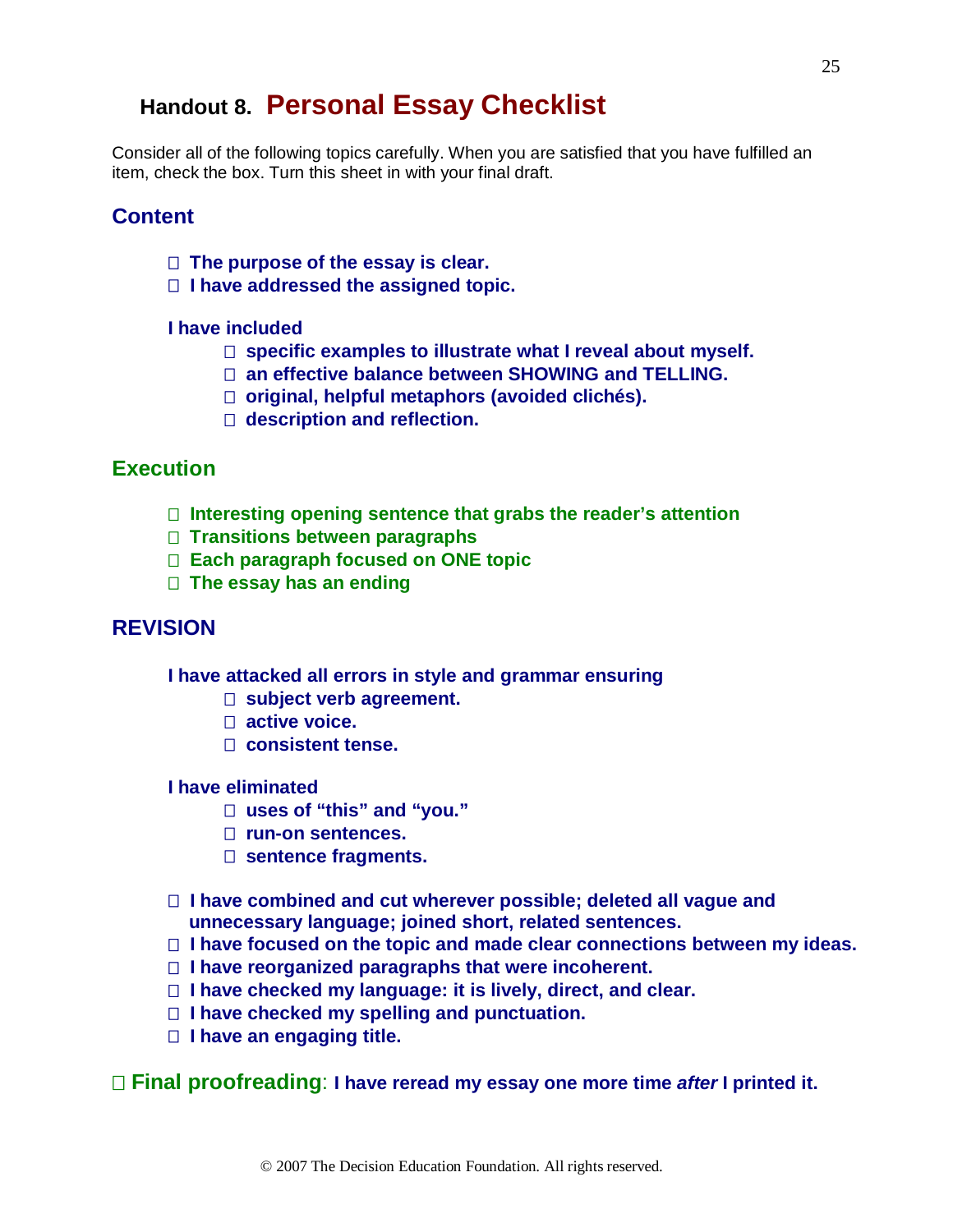# **2. Assessment Evidence**

## **Performance Task: A Personal Essay**

**Step 1—Brainstorm:** Make a list of at least ten significant decisions you have made in your life. Avoid limiting your thought to only recent decisions—begin with your earliest memories. Remember, *significant* does not necessarily mean dramatic, sensational, or even life-changing. For now, simply consider decisions that stick out in your mind for whatever reason.

**Step 2—Explore:** On separate sheets of paper answer the following questions for each decision you listed (one decision per page):

- a. What, exactly, did you decide to do, and how did you decide? Briefly describe the situation.
- b. Were you happy about the outcome? Why or why not?
- c. What does the decision reveal about your values (what you care about)?

d. What did you learn about yourself or others or life through this decision? (Consider personal strengths *and* weaknesses here.)

**Step 3—Choose:** 1) Narrow your list of decisions to the top three or four by asking yourself the question, "Which of these situations do I find interesting and engaging?" Pick the decisions you enjoyed writing about the most. (A helpful observation from *My Essay* on writing for the college application process: "It is the depth of character you convey, not the intensity of your topic, that matters; some of the most successful essays are written about the most mundane of things and events.") 2) Share your top choices with someone who knows you well and whom you trust to give you an objective, helpful opinion (close friends, family members, teacher, college counselor). With that objective advice in mind, select one of the decision situations to be the topic for your essay.

**Step 4—Write:** Using the material you produced in Step 2, write a draft of your essay.

**Step 5—Revise:** After reading and considering *A Personal Writing Checklist* (**Handout 8**), revise your essay as needed; then write a second draft.

**Step 6—Rewrite:** Successful writing takes time: show your current draft to a variety of people (friends, teachers, college counselor, family) and ask for their feedback. Here are three essential questions to ask yourself about your personal essay—especially one you would like to use for the college application process:

- a. Does the piece reveal enough about who I am?
- b. Is the essay interesting to read?
- c. Have I made my writing clear and error-free?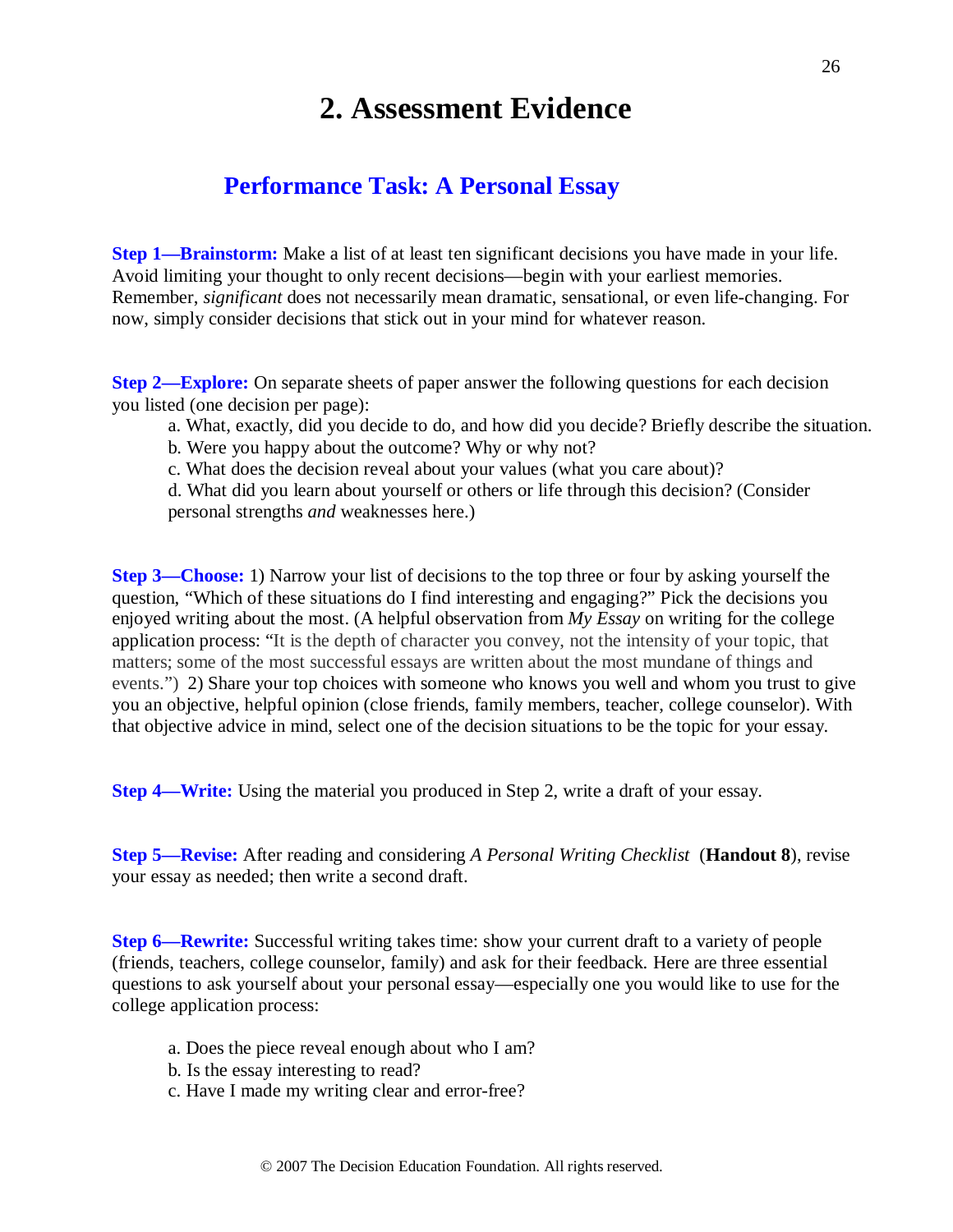# **2. Assessment Evidence (continued)**

## **Journal Entries**

**1. How well does Orwell balance his "head" and his "heart" in making the decision to shoot the elephant? Use the information you gathered from Handout 3 to respond to this question.**

**2.** *Showing* **vs.** *Telling***: Consider the following examples. A.** *Telling:* **"That teacher is so mean I get scared every time he is around me."**

**B.** *Showing:* **"When I heard the click of his hard shoes in the hallway, I felt my stomach tighten and my knees go rubbery.**

 **A general guideline for personal writing is to strike an effective balance between "showing" and "telling." Long passages that** *tell facts* **can quickly bore your reader.**

**Exercise:** *Write a paragraph in which you only tell facts. (You may have to use some descriptive language, but use as little as possible. For example, you can say "the money," but not "the roll of crisp twenties in my back pocket.") Your piece can be about any subject, real or fictional. Then rewrite the paragraph and avoid all telling—only show as in example B above.*

**3. Choose one passage of description OR one metaphor from the essay, and discuss how Orwell uses it to accomplish his goals in "Shooting an Elephant."**

**4.** *Description and Reflection:* **Notice how Orwell combines description and reflection in the first two paragraphs of the essay. These paragraphs serve as background or context for the main focus of his piece—shooting the elephant. Pick a recent incident in your life (it need not be a dramatic or sensational one); describe it clearly; then add some reflection on the incident. Questions you can ask yourself to help with the reflection: What did you think about the incident at the time? Has your view changed since then? How did and do you now feel about it? What did others think and/or feel?**

## **Evidence of Decision Skill Mastery**

1. Facility in the personal essay with the following decision vocabulary: frame, values, alternatives.

2. Ability to recognize at least two different frames in Handout 8.

3. Recognition in the personal essay that a successful decision includes commitment to follow through with an alternative.

4. Clear reflection on decision traps in Handout 5 and in the personal essay.

5. A willingness and ability to discuss feelings as well as thinking in decision situations.